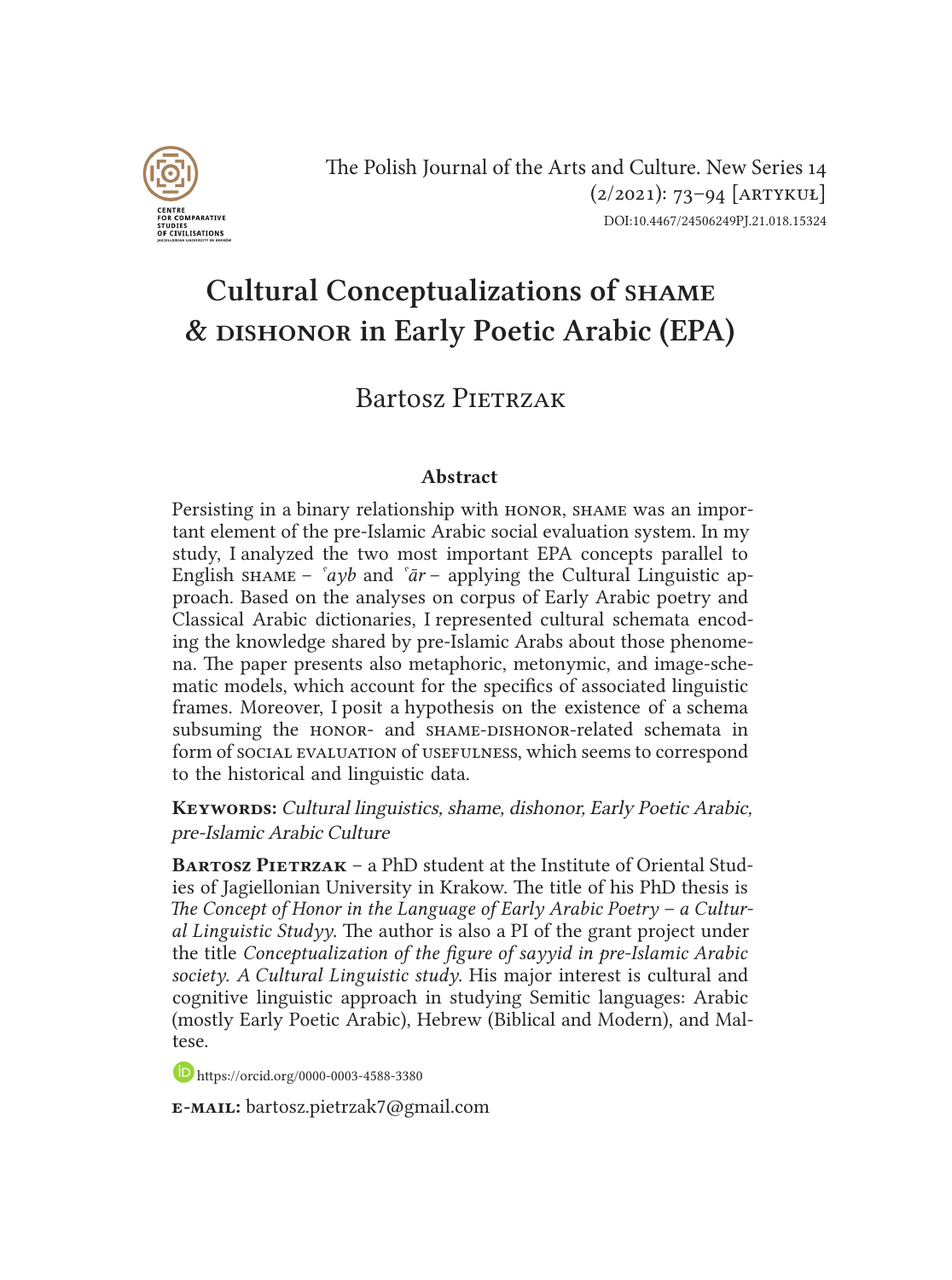honor for pre-Islamic Arabs was an essential element of their individual and social life (Ali 1993, 408; Farès 1938, 96). The question of honor, however, is always connected somehow with shame. The traditional anthropological approach associates these two phenomena, seeing them as "two poles of an evaluation" of a community member's behavior "by comparing it to ideal standards of action" (Peristiany 1996, 9-10). Therefore, one can assume that shame and dishonor must have also played a very significant role in how individualsmay have been judged in the society of pre-Islamic Arabs.

In this article, by applying the Cultural Linguistics (CL) approach, I will attempt to recreate schemata for the knowledge those people shared about what SHAME and DISHONOR meant to them. In other words, I will aim to reconstruct some cultural schemata constituting "[t]he pool of knowledge that forms a web of concepts", which "capture encyclopedic meaning that is culturally constructed" (Sharifian 2015, 480) for the lexis used in reference to shame and dishonor. Therefore, this paper aims to present a native understanding of these social phenomena encoded in the form of cultural conceptualizations – mainly schemata, but also conceptual metaphors, metonymies, and blends (Sharifian 2003, 188). Moreover, I hope to offer an explanation of the relationship between shame and honor in the form of a subsuming schema of social evaluation of community member, which appears to have been functional in pre-Islamic Arabic society.

The CL theoretical framework assumes the existence of a bidirectional relationship between the language and culture of its native speakers. By culture, it understands *cultural cognition*– a conceptual system (Kövecses 2017, 309) or "a set of shared understandings (Kövecses 2005, 1)" – which subsumes the heterogeneously distributed knowledge shared by members of a cultural group (Sharifian 2003, 190). The major goal of CL is to describe *cultural conceptualizations* – aspects of the cultural cognition – and their impact on the linguistic system. Thus, it concentrates on defining encyclopedic meaning of lexical items, as well as on describing all sorts of linkages – metaphors, metonymies, and blends – that bind different cognitive schemata.

Since my main focus in this study is a description of the encyclopedic meaning, it might be considered to be mostly ethnographic in nature. Nevertheless, it also includes some conclusions on the content of the linguistic frames associated with the analyzed culture schemata (cf. Casson 1983 432‒3). Therefore, my description covers not only the native pre-Islamic Arabic knowledge about shame and dishonor, but also how it was expressed in Early Poetic Arabic (EPA), i.e., the variety of Arabic language utilized in Arabic poetry composed in the  $6<sup>th</sup>$  and early  $7<sup>th</sup>$  c. (cf. Knauf 2010, 241).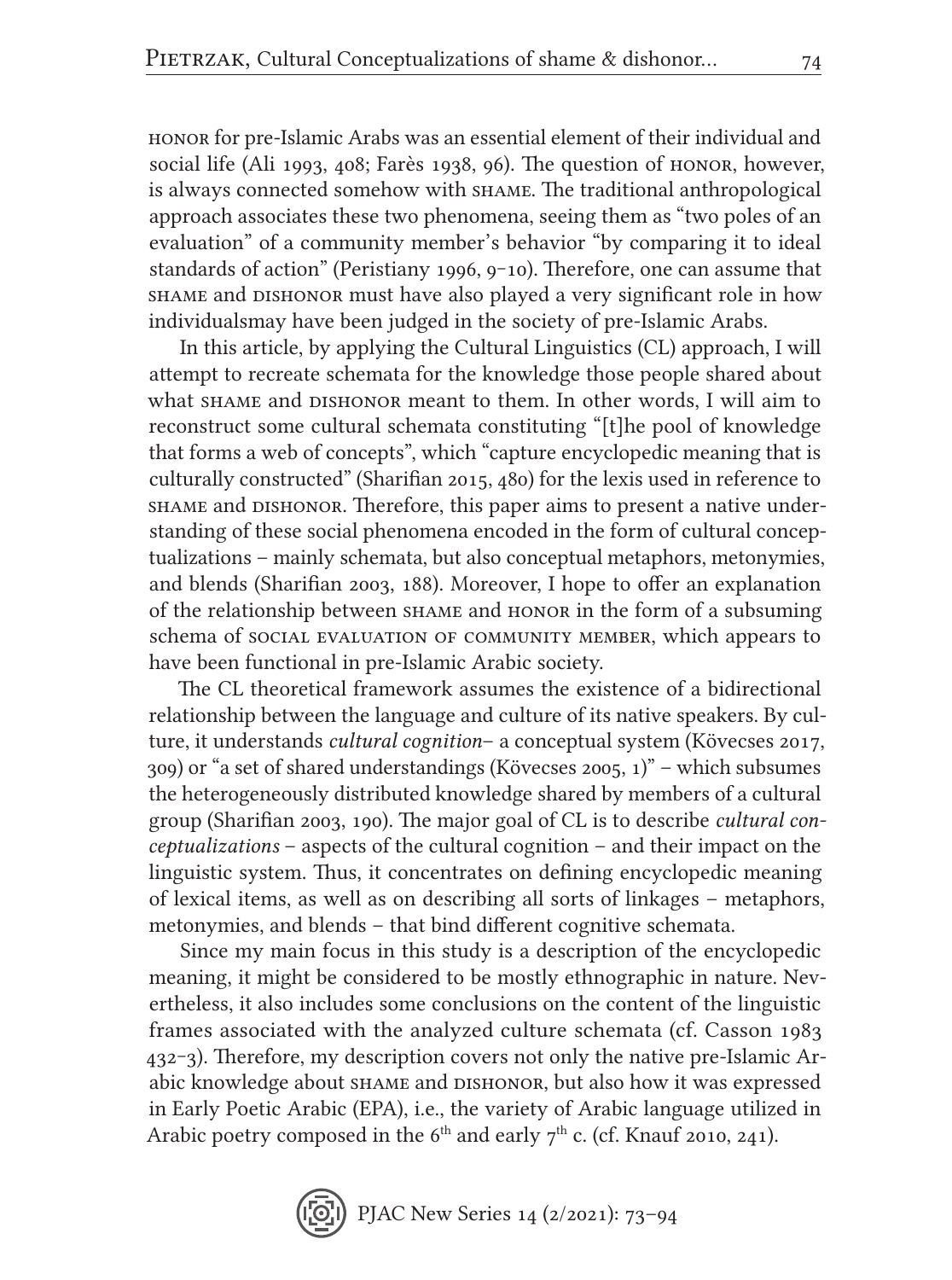In my study, I focus only on two EPA concepts – *ˁayb* and *ˁār –* which cover some nuclear knowledge about the negative pole of the social evaluation of an individual in pre-Islamic Arabic society. Although usually translated into English as "shame" or "dishonor", they are actually culture-specific subschemata, which should be considered in their own right. Thus, perhaps, one can read this study as an argument against the postulate of the universality of the concept of shame understood in the terms of the English language only. Such a claim has been questioned by Wierzbicka (1992,130–4), for example, and more recently by Kollareth, Fernandez-Dols & Russell (2018), or in the context of Arabic language, by al-Jallad (2010a). It follows that any reference to the concepts of shame and dishonor in this paper should be considered in a comparative frame rather than as a postulate of actual equation.

## 1. Shame and dishonor in studies on Arabic culture

The Arabic notions of shame and dishonor have been analyzed almost exclusively in the context of studies on honor (Abou-Zeid 1966; Dodd 1973 Stewart 1994; Abou-Lughod 2016), with the exception of a paper by Wikan (1984), in which the author focused primarily on shame. They have also been the sole subject of two lexicographical studies by Nader al-Jallad (2010a and 2010b), who presented conclusions on English translations of shame-related lexis, as well as on the shame-related vocabulary in the Quran. Most of these papers focused almost entirely on the modern conceptualization of shame and DISHONOR in Arabic culture. As for historical stages of its development, except from Al-Jallad's paper on Quranic vocabulary, no such study has been performed. One can find, of course, some conclusions on what was shameful for pre-Islamic Arabs in more general historical publications (e.g., Ali 1993, 593‒9). Similarly, to date, no attempt to apply CL methods to study this phenomenon has been taken.

The aforementioned studies provide more or less detailed information about the conceptualization of shame and dishonor in different modern Arabic communities. Some elements of this conceptualization can be traced back to pre-Islamic times, and are to be found within data acquired from the textual corpus of Early Arabic Poetry. The most important of such continuous features of shame and dishonor in Arabic culture is the fact that they do not persist in a binary relationship with honor. For instance, as noticed by Stewart (1994: 129), in some modern Bedouin communities, honor is conceptualized as a certain whole, which does not seem to have a counterpart in the same fashion as European honor does.

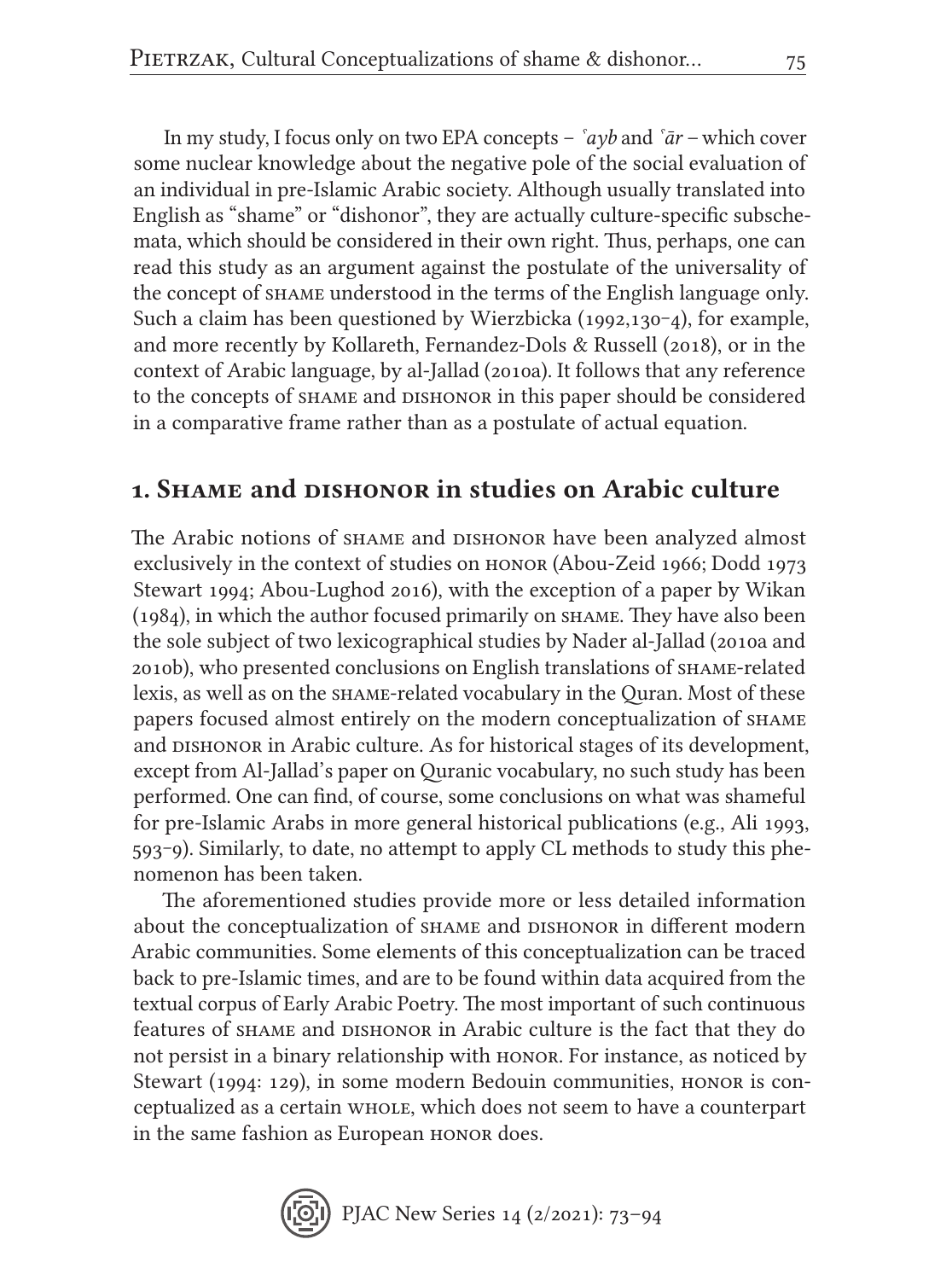Wikan (1984) went even further in the argument against the relationship between shame-dishonor and honor in modern Arabic communities. Based on her field study, she noticed that the schema of shame is more readily activated by the members of the analyzed communities, who in their daily life, use the lexeme *<sup>seb*</sup> "shame" more often than any references to HONOR (Wikan 1984, 636). She sees *ˁeb* as a broad phenomenon covering all kinds of shameful or unsuitable behavior (such as a child's misbehavior) frequently declared shameful by the exclamation. Consequently, after Geertz, she classified it as an experience-near concept, i.e., more intuitive and more frequently experienced by people, whereas honor as a more analytic one and associated mostly with male machismo ideology (Wikan 1984, 637).

As I will further demonstrate, based on the on evidence from EPA, one may postulate that shame and dishonor also did not constitute a binary pair with HONOR in pre-Islamic Arabic society.

In EPA, one can find at least three major schemata, which correspond to different profiles of the concept of honor, being essentially the RIGHT to be RESPECTED in one's community (Stewart 1994, 54). From among them, the most important was *ˁirḍ*, covering more or less the notion of personal or horizontal honor, which entitles a person to the RESPECT of their peers (Stewart 1994, 54). As such it was a possession of individuals – both male and female<sup>1</sup>– as well as tribal units of different sizes (cf. e.g., G: 21). In Early Arabic Poetry, such honor could have been only DIMINISHED or reduced (cf. e.g., K: 123), yet it could never turn into its opposite, in the way that English honor might.

Another EPAhonor-related concept was *ḥasab*, which could be understood as a COUNT of one's HONORABLE DEEDS. As such it constituted a certain value, upon which one's *'ird*-honor-right to respect was founded (cf. e.g., Q: 156). Nor did it pair with an anti-value, which may correspond to European DISHONOR. In EPA, one might have only had "low and dispraised" *ḥasab*(G: 21), meaning a count of honorable deeds suitable for a base person.

Dishonor alsodid not pair with the concept of *šaraf*, i.e., the honor- -PRECEDENCE, which granted the RIGHT TO RESPECT based on one's social standing (cf. Ali, 1993: 541, 573, 674). Although, it is frequently paired with

<sup>1</sup> Although, nowadays, *ˁirḍ* is predominantly defined as honor in relation to female chastity (Dodd 1973), the original EPA concept was a broader phenomenon (Stewart 1994, 103; Ali 1993, 407). In fact, in Early Arabic Poetry, *ˁirḍ* is ascribed to a woman only once (T: 130). Moreover, this one instance rather seems to present a manifestation of a metonymic model of *ˁirḍ*-honor for honorability.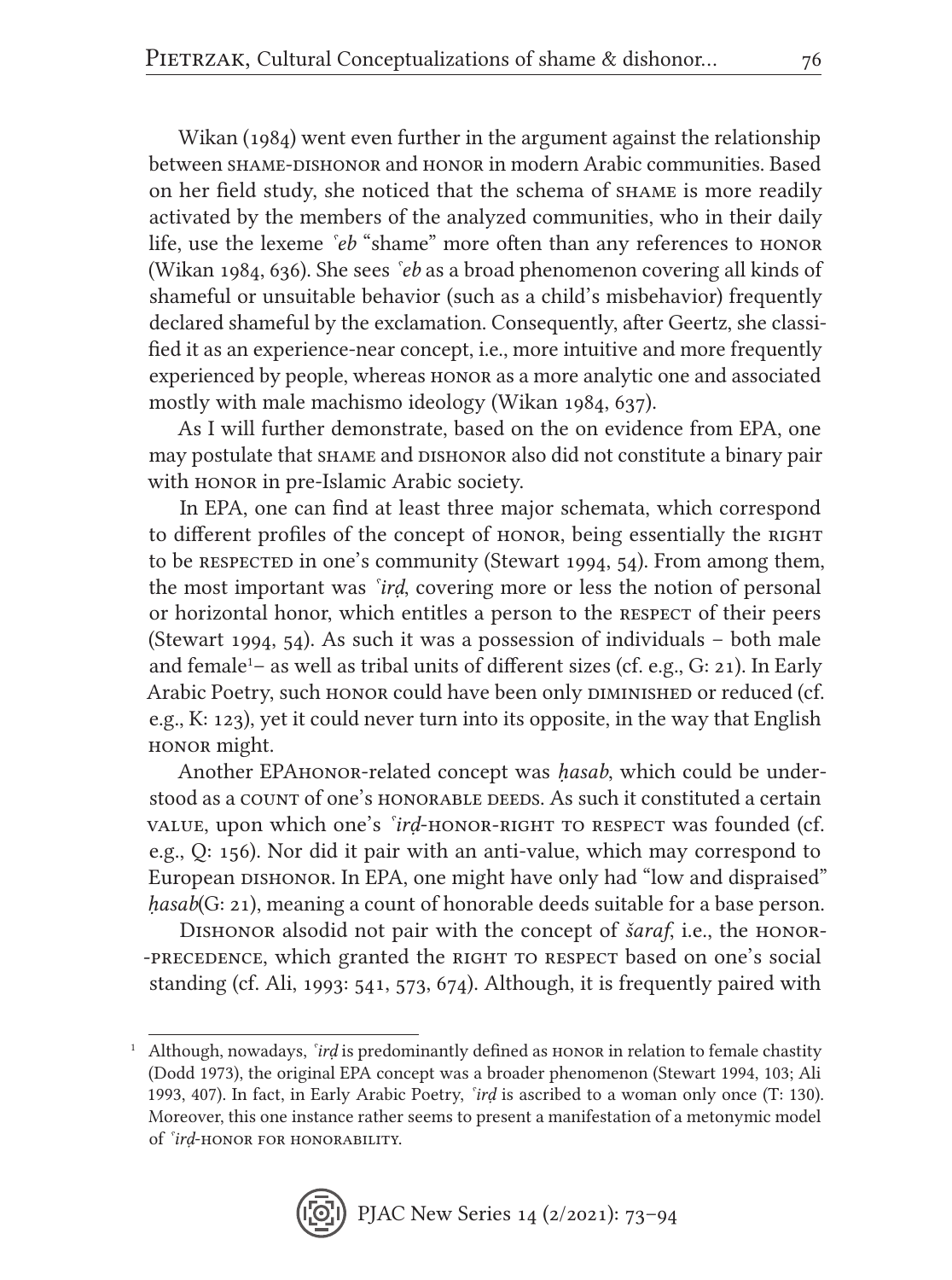*luˀm*, its counterpart did not refer to a schema similar to that of European dishonor. *Luˀm* tended to be a concept of lowness/baseness of one's social position and behavior associated with it (ergo, *luˀm* is also the opposite of karam-honorableness<sup>2</sup>).

Nevertheless, although in pre-Islamic Arabic culture, SHAME and DISHONor did not constitute the opposite of honor, in the way they do in many European cultures, the data from Early Arabic Poetry indicates that a strong relationship between these concepts clearly existed. This relationship might be represented within a more general cultural schema, which encoded the pre-Islamic Arabic knowledge on the social evaluation of a community member. Such a schema – social evaluation of community member – would subsume both, shame-dishonor subschemata of *ˁayb* and *ˁār*, as well as the honor-related ones, such as *ˁirḍ*, *šaraf*, and *ḥasab*. Within this general schema *ˁayb* and *ˁār* encoded the knowledge of some devaluating marks, which lowered the value of an individual, affecting by that their HONOR-RIGHT TO respect. Also in the modern Arabic communities, these concepts seem to encompass the same notion, yet they tend to be ascribed usually to one's behavior (Wikan 1984, 637) – or more precisely to one's failure "to observe the rules of good manners (Abou-Zeid 1966, 245)". Nowadays, *ˁayb* is frequently defined as the shamefulness of an act of a less damaging or weaker charge, whereas *ˁār* is stronger and involves not only the perpetrator of a deed but also their family, clan, or even tribe (Abou-Zeid 1966, 246-7). Based on the evidence from Early Arabic Poetry, however, I assume that originally – in pre-Islamic Arabic culture – both *ˁayb* and *ˁār* also had a non-behavioral component, which seems to have been lost in their modern continuations. In EPA,  $a\gamma b$  more frequently referred to a shame full defect rather than to shameful action. Similarly, *ˁār* might have also been ascribed to someone due to factors other than merely their conduct. What is present in EPA conceptualizations as well as in contemporary Arabic ones is the fact that *ˁayb*  is related to an individual, whereas *ˁār* can fall upon the individual together with their social group (Abou-Zeid 1966, 252).

 $2$  Guth (2016, 74) proposed an interesting hypothesis regarding the relationship between these two different profiles of baseness/lowness of *luˀm*. The hypothesis suggest a development from the concept of commonness, referred to in other Semitic languages by words derived from the consonantal root  $L^2M$ . Thus, in a similar way to the development of Latin adjective *vulgaris*, the Arabic concept of being common, low-born began with time to be associated with baseness/lowness of one behavior.

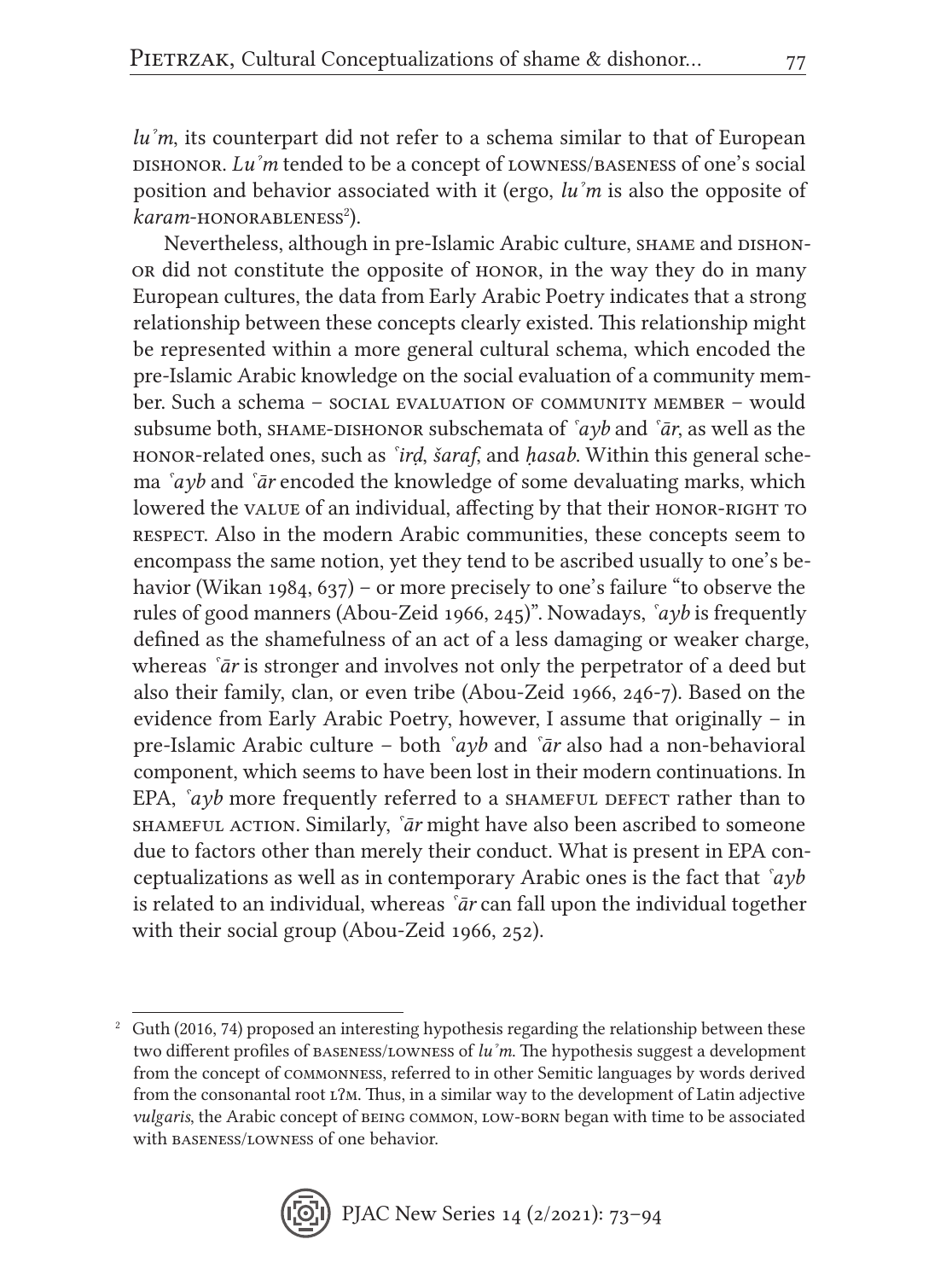## 2. Applied methods

My work may be seen as an example of a lexical study (cf. Stewart 1994, 5). Following CL, I consider the meanings of the analyzed lexemes and idiomatic expressions as encyclopedic in nature, thus representing knowledge shared by language users about the phenomena they refer to. Such encyclopedic meaning might be considered as an element of cognitive schema activated while using the lexis in question (cf. Casson 1983, 433). Because of this, the study is ethnographic (cf. Sharifian 2017, 41), and it aims to define the specifics of pre-Islamic Arabic "construal of categorization of common experience (Palmer 2007, 1047)" of shame.

In the study, I employed three sources of data – Corpus of Early Arabic Poetry (CEAP), Classical Arabic lexicons (CAD), and onomasiological dictionaries (TBD). Due to its originality, the CEAP<sup>3</sup> was the major subject of my analysis. The corpus consists of 50 text files, which I derived from two different corpora – Alrabiah (2014) and Alsheddi (2016).<sup>4</sup> It represents the texts of poems by 40 Early Arabic poets living in the  $6<sup>th</sup>$  and  $7<sup>th</sup>$  c., which were extracted from existing Early Arabic Poetry anthologies known as *dawāwin* (sg. *dīwān*). In my paper, I refer to some modern editions of these collections in order to facilitate the identification of the quoted passages. For convenience, they are referred to in the text by capital letters A–Z. The commentaries provided in these *dawāwīn* served also as the reference point for my translations of the quoted material.

CAD are Arabic dictionaries compiled by Arabic scholars in the Middle Ages. I used four examples of such works: KtA by al-Khalil Ibn Ahamd al-Farahidi († 786), AlG by Ibn Duraid († 933), AsS by al-Jawhari († 1003), and LsA by Ibn Manzur  $(\dagger 1311)$ .

TBD are known as either topic-based dictionaries or books of utterances, and they are lexicons, which group Arabic lexical items in accordance to their thematic properties. As such they might be seen as recording the Arabic linguistic frames in a similar way to such modern lexicons as FrameNet

<sup>3</sup> CEAP is available online at https://sourceforge.net/projects/ceap-bp/files/ (Accessed:3.11.2021).

<sup>4</sup> One could argue that instead of CEAP, I should have employed other databases for EPA research, such as Analytical Database of Arabic Poetry (ADAP) presented by Kirill Dmitriev in 2020 as a conclusion of his research project "Language–Philology–Culture. Arab Cultural Semantics in Transition". Unfortunately, up until November 2021, ADAP does not seem fully functional. Moreover, the conclusions presented in this article follow a study conducted prior to the release of ADAP. For more information, consult https://arts.st-andrews.ac.uk/ arsem (Accessed:10.11.2021).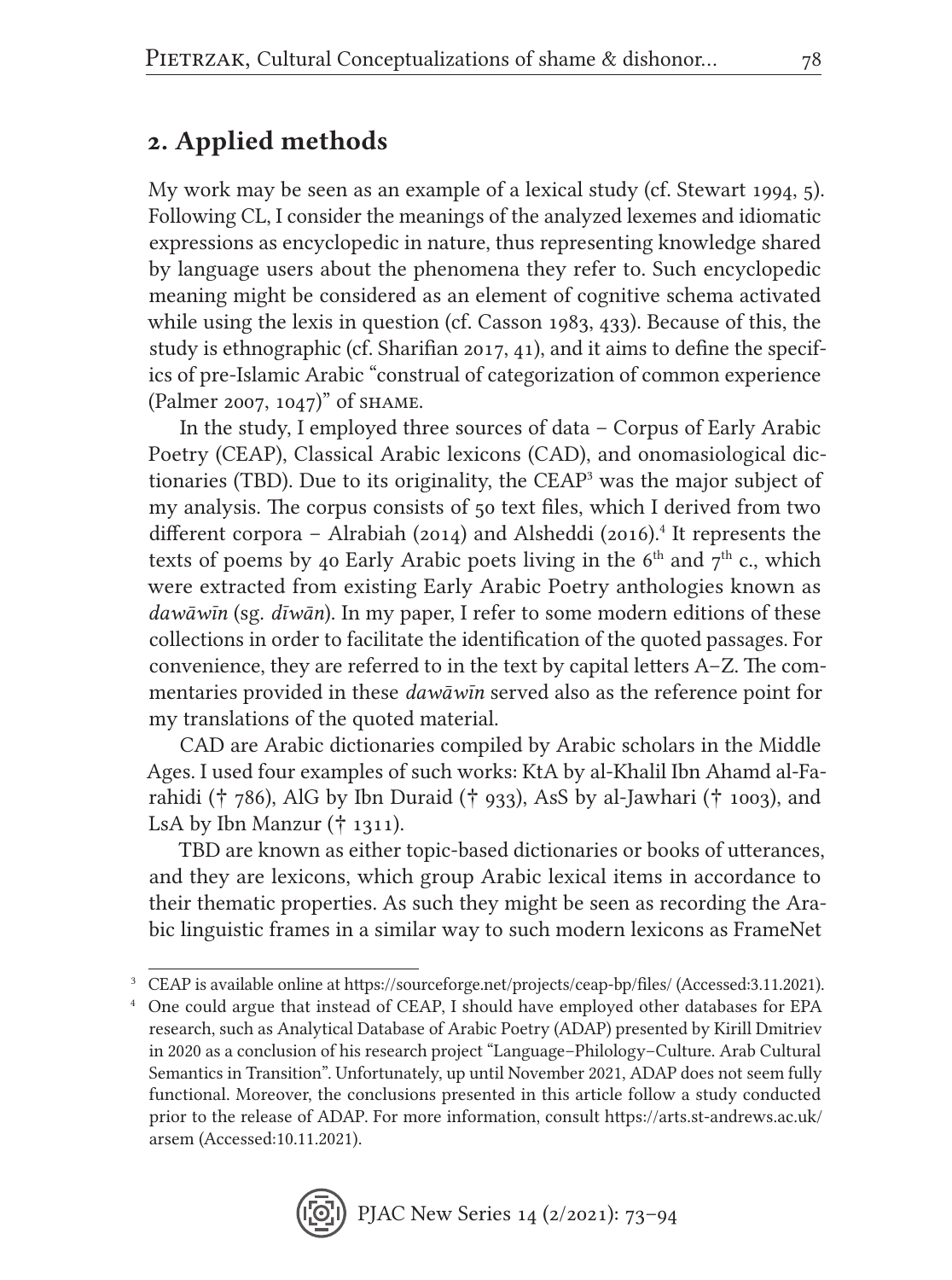(Fried and Nikiforidou 2013, 2). In my study, I employed three such lexicons: iSk by Ibn as-Sikkit († 858), aHm by al-Hamadani († 938/9), and aMh by Ibn Sidah († 1066).

My study consisted of several analyses. First, I aimed to define schemata referred to by the selected lexical items – *ˁayb* and *ˁār*, and their verbal derivatives – *ˁāba* and *ˁayyara*. Initially, I posited some expectations of their content based on CAD and Arabic-English lexicons by Lane (1968a, 1968b) and Wehr (1976). Consequently, I verified the expectations within a study on CEAP. In such a way, I acquired skeletal structures of the analyzed cultural schemata. Later, based on CEAP and TBD, I supplemented the description, by postulating the existence of some metaphorical models lending structure to some of the schemata (cf. Kövecses 2005, 198–9), as well as metonymies, which account for further extension of the analyzed categories (cf. Lewandowska- -Tomaszczyk 2007, 148).

In such a way, I represented pre-Islamic Arabic cultural schemata consisting of knowledge of the most nuclear shame-related phenomena. My description consists not only of explications of encyclopedic meaning, but also points towards all sorts of meaning extension (metaphors, metonymies). It indicates moreoverhow the analyzed lexis was actually used (e.g., by defining image-schemata, cf. Oakley 2007). Therefore, my conclusions provide a detailed insight into the native perception and understanding of *ˁayb* and *ˁār* – the most significant shame concepts of pre-Islamic Arabs.

## 3. Conceptualizations of shame in EPA

### 3.1. The concept of *ˁayb*

In CEAP, the lexeme *ˁayb* (pl. *ˁuyūb*) and its verbal derivative *ˁāba* occur 52 times (NWC<sup>5</sup> 1.92). These occurrences served as the major source of my conclusions, since CAD do not provide much information about the meaning of these lexemes (KtA: 259‒260; AlG: 369; AsS: 829; LsA: 741‒3).This might be interpreted as an argument for the intuitiveness of the concept of *ˁayb* for the medieval dictionary compilers.

<sup>5</sup> Normalized Word Count (nwc) is a statistical measurement facilitating comparison of word frequencies in different corpora. In my study, nwc is a number of occurrences per 10 000 words.

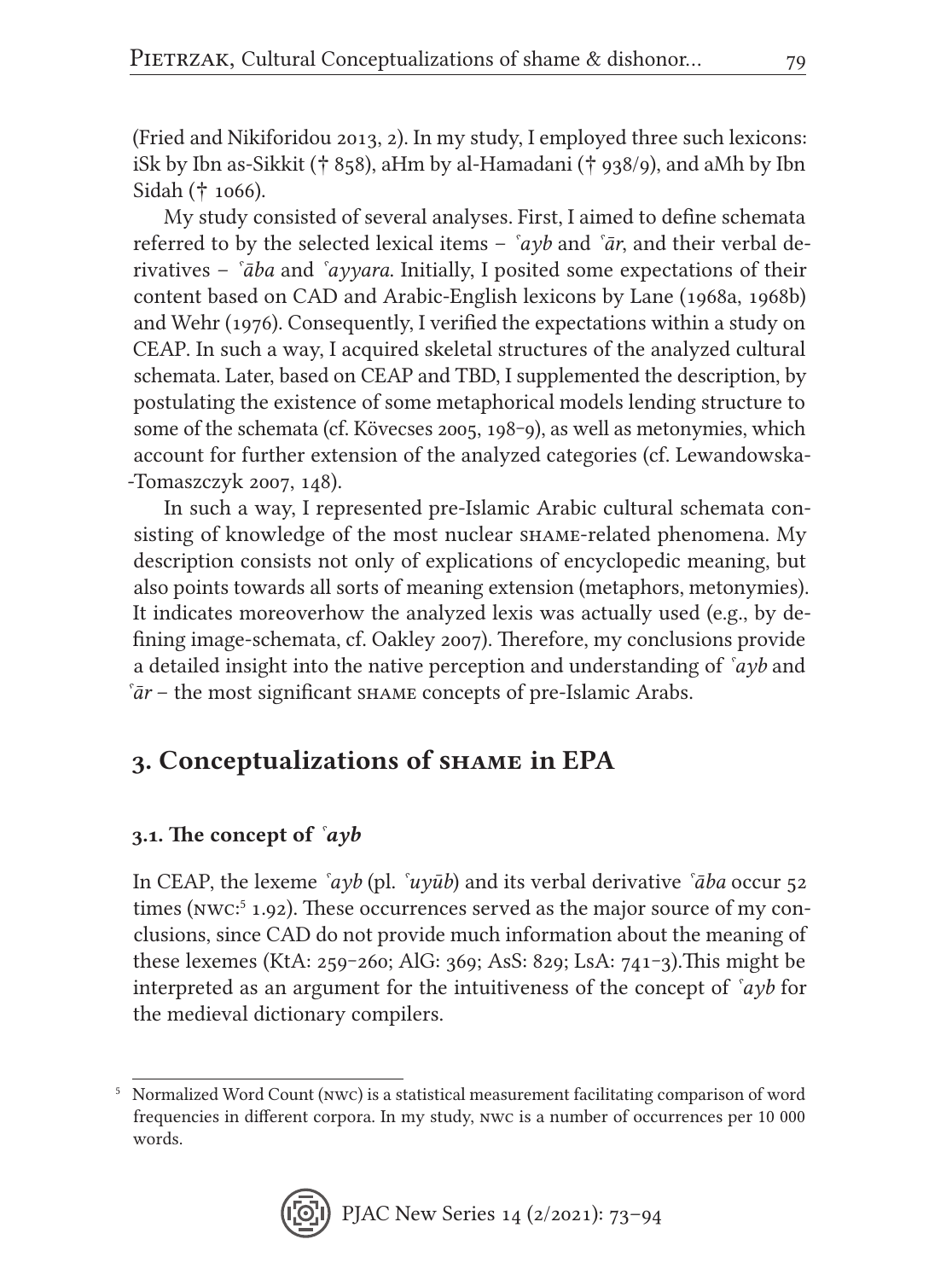Primarily, the lexeme  $\alpha yb$  seems to refer to the concept of DEFECT found prototypically in things, as in (1), a passage by al-A'sha (C:107; cf. also J:  $28$ –32.). This prototypical category – DEFECT IN OBJECT – extends to all sorts of elaborations of the image-schema OBJECT such as animals and abstracta (cf. L: 134; Z: 17; S: 130 and H: 20).

(1) *la-hu ˀakālīlu bi-l-yaqūti zayyana-hā ṣuwwāġu-hā lā taràˁayban wa-lāṭabaˁā*

He has crowns with sapphire, decorated by jewelers – you will not find in [those crowns] either **defect** ( $\hat{a}yb$ ) or dirt or soot (cf. C: 107–8).

Subsequently, the verb *<sup><i>šaba*</sup> referred prototypically to the action of DAM-</sub> AGING, MAKING DEFECTIVE  $(cf. K: 50-51; N: 54)$  or being defective (what has been claimed in CAD, however, cannot be found in CEAP).

The prototypical schema *<sup><i>ayb*-DEFECT</sup> subsumes a propositional subsche-</sup> ma in the form of  $a$ *yb*-defect lowers the value of the object, which could be observed elaborated in the form of the statement presented in (2) by al-Shammakh Ibn Dirar (L:134). The poet describes a rather cruel proof of loyalty of his she-camel, stating that even while tortured, she will not lose her worth – she will stay  $\Delta E = E - E$  is there will be nothing to complain about her.

(2) *ğumālīyaẗun law yuğˁalu s-sayfu ġarḍa-hā ˁalà ḥaddi-hi la-stakbarat ˀan taḍawwarā*

*wa-lā ˁayba fī makrūhi-hā ġayr aˀanna-hu tabaddala ğawnan baˁda-mā kāna ˀazharā*

She – [my she-camel] – is so loyal that if one made the joints of her saddle out of a sword – and [made them] at its edges – she would be too proud to cry [out of complaint].

And there would be no **defect** ( $\alpha$ **vb**) in her, [even as] she was in such a pitiful state, except from the fact that [the sword used in her saddle] would turn from pure white into red-and-white (cf. L: 134).

This proposition might be seen as the motivation of metaphoric model, which accounts for the category extension linking the concept of *ˁayb* with shame. The model might be represented as *ˁayb*-shame is *ˁayb*-defect. In other words, some qualities of a person could have been considered by pre-Islamic Arabs as their defects, which in a way, lower their value. Therefore, *`ayb*shame might be seen as "something unsound, which makes someone defective,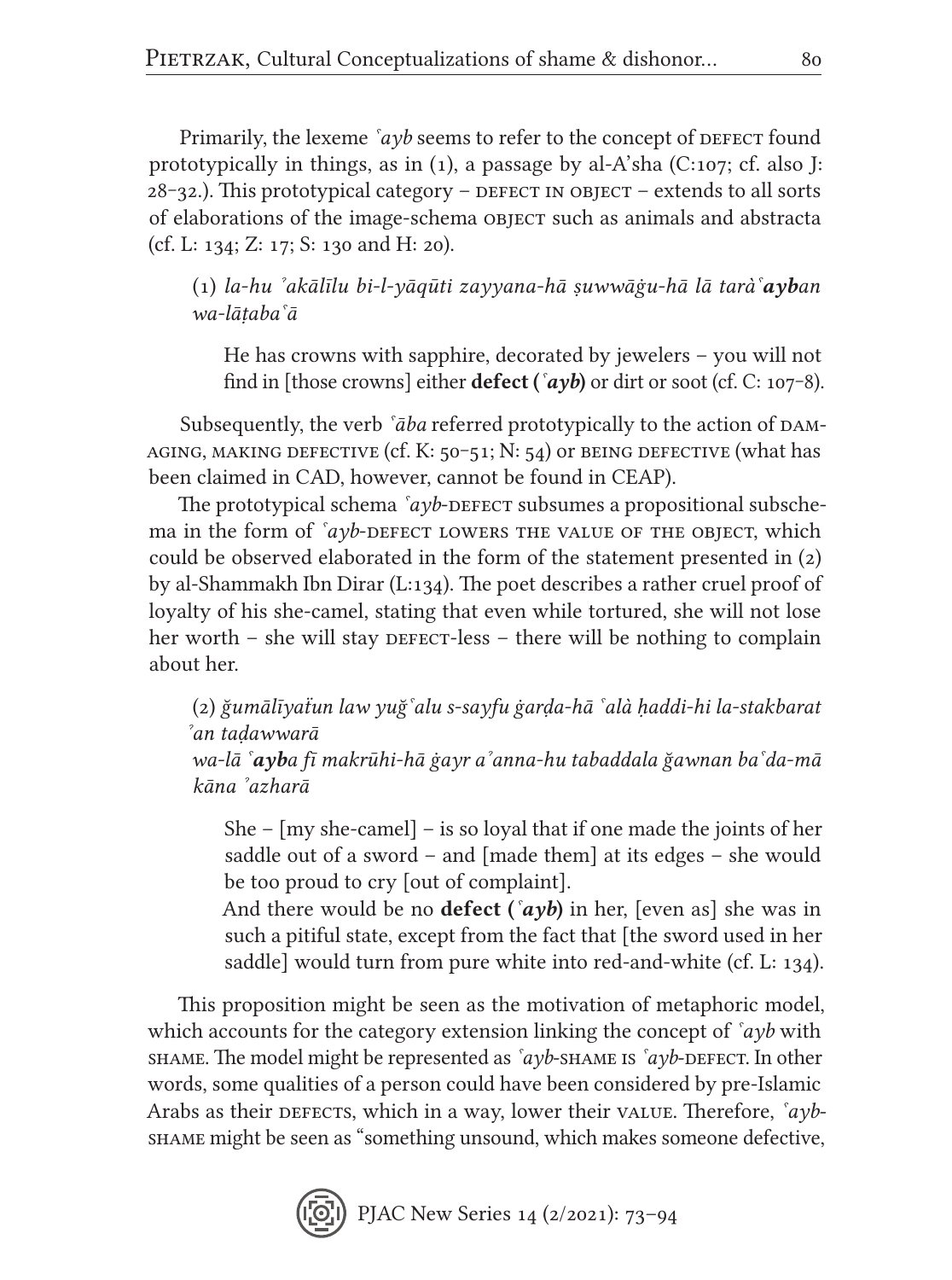and thus, something for which one is reprehended, blamed, reproached (Lane 1968b, 2206)". So, the shamefulness of *ˁayb* rested entirely in the fact that it decreased the value of a person. I think this conceptualization might be seen, for instance, in (3), a passage from Amr Ibn Ma'adi (I: 141; cf. also K:  $149-150$ , in which the poet implies that harassing men vilify a woman in order to diminish her worth and claim her for themselves.

(3) *wa-rubba muḥarrišin fī ğanbi salmà yuˁallu bi-ˁaybi-hā ˁandī šafiˁu*

How many men, while approaching Salmà, harass [her], repeating all over again the **accusation of her faults** ( $\alpha yb$ ) – for me [these men are simply] suitors, [who themselves want to possess her, and thus, they try to make her repugnant to others] (cf. I: 141).

In (3), *`ayb*-shamefulness was ascribed to the woman in the action of *ˁāba*, which was referred to in this passage also by the lexeme *ˁayb*, being also the name of the action itself (cf. LsA vol. 1: 742). Thus, one can see the meaning of *ˁāba* as shaming by ascribing with *ˁayb*. The concept seems to be structured by the mapping *ˁayb*-shame is *ˁayb*-defect, and it could be formally represented as *ˁāba*-shaming is *ˁāba*-damaging-making defective. This metaphor is linguistically expressed in (4) by Hatim al-Ta'i (P: 90) and confirmed by LsA (vol. 1:  $742$ ). In other words, SHAMING, by ascribing someone with *ˁayb*, was conceptualized as damaging someone or making them defective. This consequently meant lowering their value.

(4) *wa-kilmat ḥāsidin min ġayri ǧurmin samiˁtu fa-qultu: murrī fa-nquḏī-nī wa-ˁābū-hā ˁalayya fa-lam taˁib-nī wa-lam yaˁraq la-hā yawman ğabīnī*

I have heard the [vilifying] word of an envying man – [and I was] of no fault – so I said: pass me, [oh vilifying word], and do not make harm to me.

[So many people] have vilified (*ˁābū*) me in such [envying words] – but these [words] did not damage me (*lam taˁib-nī*), nor did my forehead temples sweat because of them – even for a day (cf. P: 90).

The verb *ˁāba* refers definitely to an action performed in speech (cf. K: 75 and P: 90). Sometimes, it can entail mockery as in the passage (5) by Ibn Muqbil (S: 71), which might be seen as a metonymic extension of the prototypical category. In three instances (I: 129, U: 34, and N:  $54$ ), poets used the passive voice of this verb. This could support the assessment of *ˁayb* as an evaluative term.

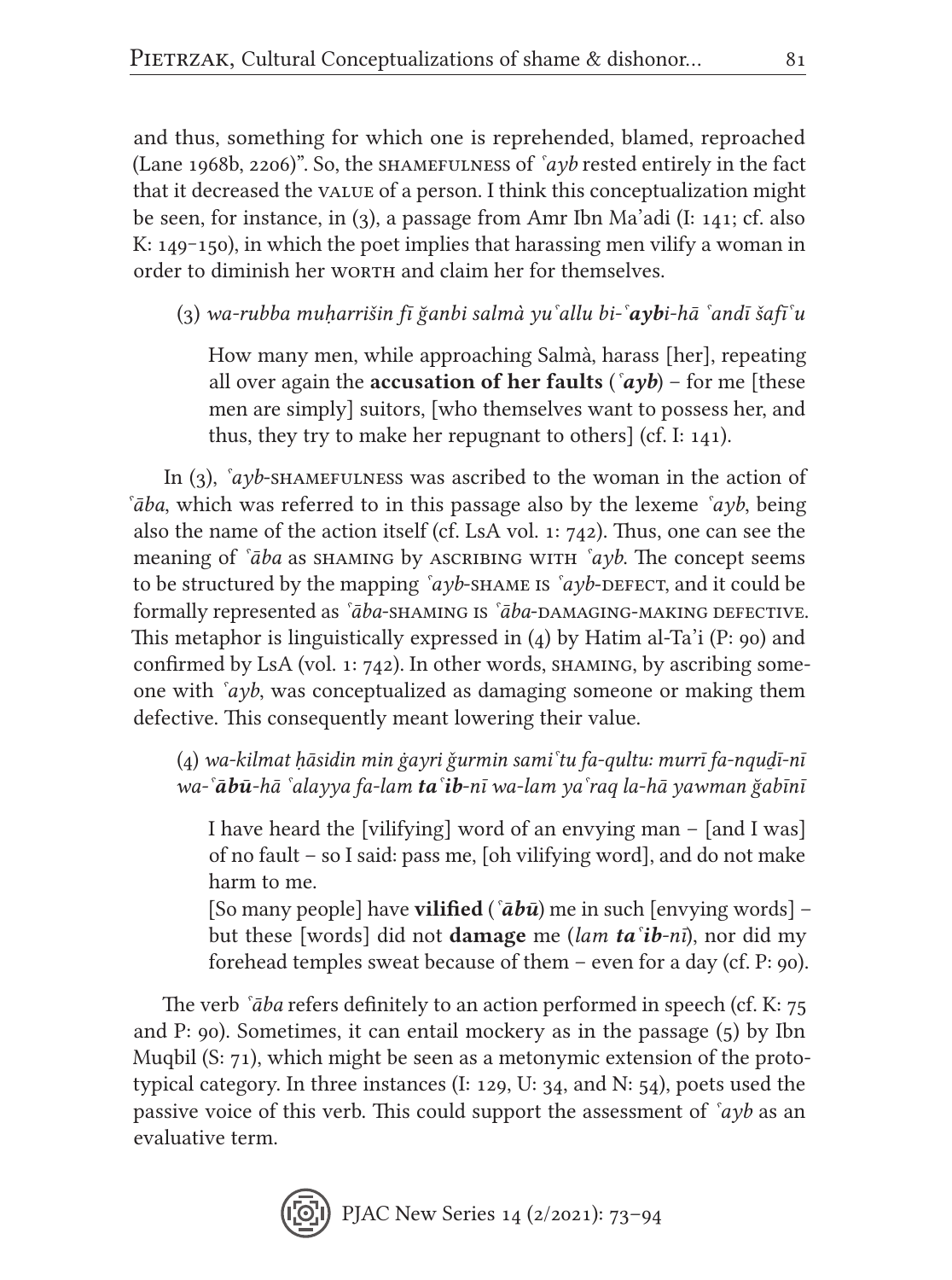(5) *wa-stahzaˀat tirbu-hā min-nī fa-qultu la-hā: māḏā taˁībāni min-nī yā bintay ˁaṣari*

*lawlā l-ḥayāˀu wa-lawlā d-dīnu ˁibtu-kumā bi-baˁḍi mā fi-kumā ˀiḏ ˁibtumā ˁawarī*

Thus, her sister laughed at me, so I said: Why are you laughing (*taˁībāni*) at me, daughters of ˁAṣar?

If not for [my] sense of shame (*ḥayāˀ*), or [my] obedience to customs, I would shame both of you (*ˁibtu*-*kuma*) for some of [the faults], which are in you, since you have vilified (*ˁibtukūmā*) my weakness (cf. S: 71).

*ˁayb* ascribed to someone seems to diminish this someone's *ˁirḍ*-honorright to respect. Consequently, it was a subject of shaming, reprehend, or censoring by others (cf. Z: 19; K: 19‒20). Therefore, *ˁayb* must have been kept in secret. Divulging such secret was to shame – *ˁāba* – a person (cf. S:  $71$ ). The subschema *<sup><i>ayb*</sup> should be kept in secret is structured by a metaphoric model keeping in secret is covering/hiding, and it can be observed in several places in CEAP (N: 47, 100, 39). The image-schema cover is also employed in conceptualizing the subschema one can cover their *ˁayb* with *karam*-honorableness, which encodes the knowledge that one's HONORABLE behavior can cancel the DIMINISHING effect of the  $\hat{a}yb$  on their *ˁirḍ*-honor. Thus – as stated by caliph Ali (N: 36) – *ˁayb* might have been covered with one's wealth, which was the key component of their ability to be honorable (cf. Ali, 1993: 575-6).

Being structured by the metaphor  $\hat{a}$ *yb*-SHAME is  $\hat{a}$ *yb*-DEFECT, the schema *ayb* was conceptualized by corresponding image-schematic models: DEFECT IS  $\mathrm{objECT\;INSIDE\;AN\;OBJECT}^6,$  defect is  $\mathrm{objECT\;ON\;AN\;OBJECT}$  (on someone  $\mathrm{but}$ never something; cf. K:  $41-2$ ), and DEFECT IS A POSSESSED OBJECT (cf. R:  $300$ ; O: 56; N: 100, 39, 36). The most interesting of those models is the one conceptualizing *ˁayb* as object on (the surface of) another object. This could imply that *ˁayb* was conceptualized as a kind of stigma – a stain, something noticeable, which declares the diminished worth of a person. Perhaps, it might be seen as an example of conceptual blend operation on the schemas of *ˁayb* and *ˁār* (v.i.).

The metaphor *<sup>sayb-shame is <sup>sayb-</sup>DEFECT* is well present in EPA also in</sup> the form of linguistic expressions of elaborations of the category *<sup>s</sup>ayb*-DE-FECT. TBD (iSk: 179–80) provide several examples of members of this category,

<sup>6</sup> *fī* in K: 149‒150; R: 16; E: 396; *bi*- in U: 56.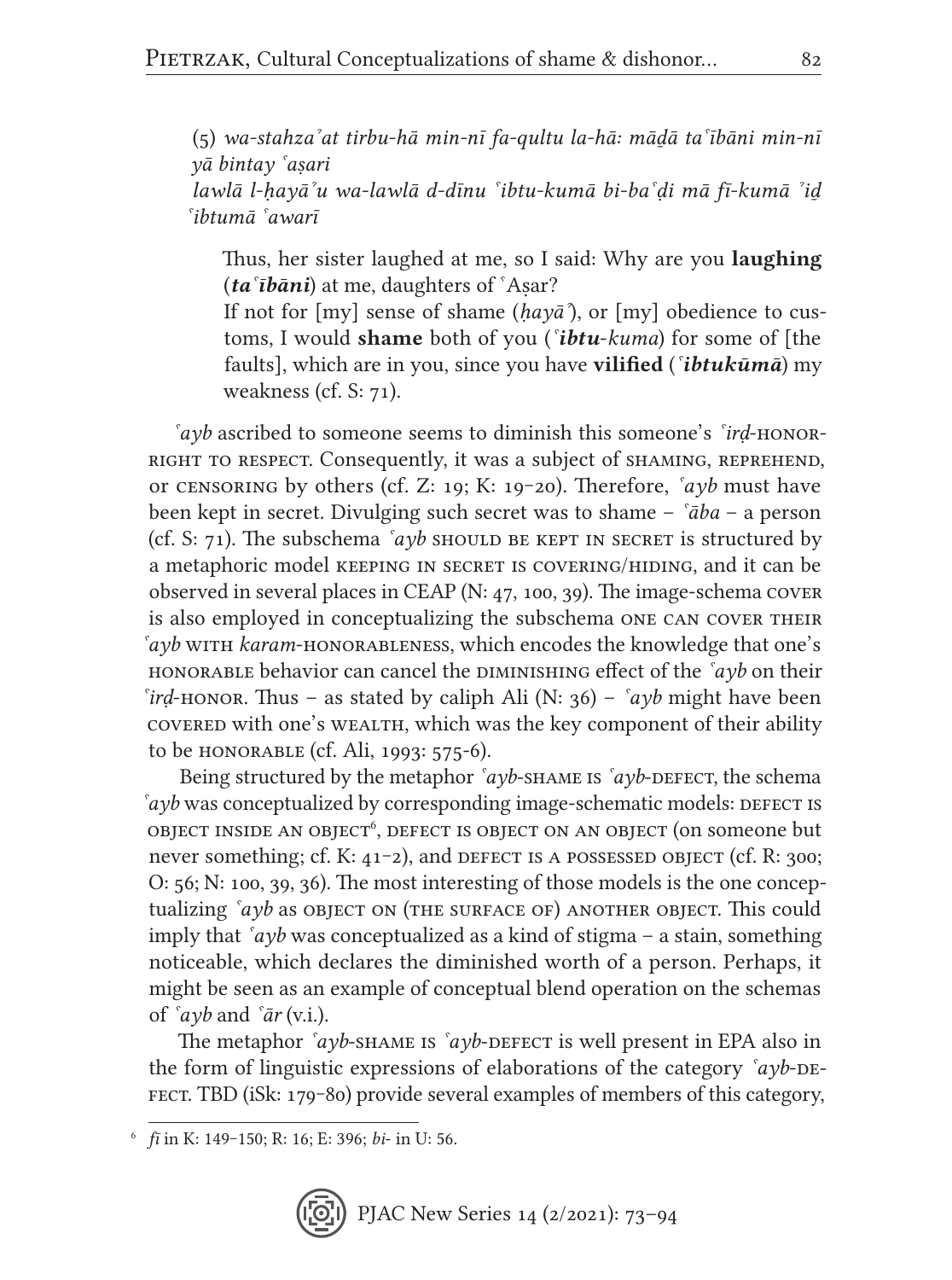which seem to correspond to the metaphoric models *ˁirḍ* is whole and one's *ˁirḍ*is one's body (part). Thus, *ˁayb*-shame might have been referred to as *waṣmaẗ* "a crack or fracture, which does not break up" (iSk: 179), which on one hand, holds the superficial trait of *ˁayb* (i.e., *ˁayb* is on someone) and on another, relates to the aforementioned image-schema of the whole structuring conceptualization of *ˁirḍ*. Similarly, this image-schema is evoked by the concept of *wakaf* "leaking" also participating in the conceptualization of *ˁayb*-shame (LsA vol 9: 433). The metaphor of one's *ˁirḍ*is one's body (part) is present mainly in the elaboration of  $\alpha y$ b-defect in the form of a wound. It is linguistically expressed by a number of expressions provided by TBD (iSk: 179; aHm:  $31-3$ ), which metaphorically link to the concept of SHAMING, but literarily refer to different kinds of wounding scenarios. Thus, ASCRIBING someone with *ˁayb-*shame could have been metaphorically conceptualized as cutting ('afrà-yufrī"to cut, to split", or *qaṣaba-yaqṣib* "to cut [meat]"), perforating (*ṭaˁana-yaṭˁan* "to perforate [with spear]"), skin wounding (*mazzaqtu ˀadīma-hu* "lit. I tore his skin", *mazaqtu ˁirḍa-hu* or *harattuˁirḍa-hu* "I tore his *ˁirḍ*"), biting (*ˀalǧamtu ˁirḍa-hu* "I bit his *ˁirḍ*", *rataˁatu fī ˁirḍi-hi*  "I pastured on his *<sup>sird*"</sup>), or striking (*bakkattu-hu* "I struck him [with a club, bat]", *ṯalabtu-hu* "I struck him causing him to fall").

The schema *ˁayb*-shame is elaborated by several subschemas encoding the knowledge about what pre-Islamic Arabs considered to be shameful. Prototypically, the category covered visible, physical defects of an individual (cf. K: 59; U: 56). The historical data confirms that pre-Islamic Arabs used to shame people for all sorts of such physical defects (Ali 1993, 304, 596, 660–1). However, the data from CEAP suggests that such shamed *ˁayb*s always indicated some devaluating traits of a person. For instance, in aforementioned (4) by Ibn Muqbil, the disability of the poet<sup>7</sup> is described as  $\alpha yb$ . Perhaps, it is so, because it points towards weakness, and strength was an important part of one's worth as the guarantee of respect and survival in the harsh environment of the homeland of pre-Islamic Arabs (Ali 1993, 608).

Another physical defect indicating some devaluating trait, and thus being *ˁayb*, was the black skin color – as was the case of the poet Antara Ibn Shaddad, which he depicted in a number of instances (K: 10, 50, 65, 71, 75, 87, 149–150, 188). The color per se was not as shameful as the quality it indicates, namely, MIXED ORIGIN. Pre-Islamic Arabs paid a great deal of attention to one's origin, since it could be seen as implicating one's capability of being *karīm*-honorable (cf. L: 136). The black skin color was associated

<sup>7</sup> Ibn Muqbil was blind on one eye (cf. Ibn Muqbil 1995, 3).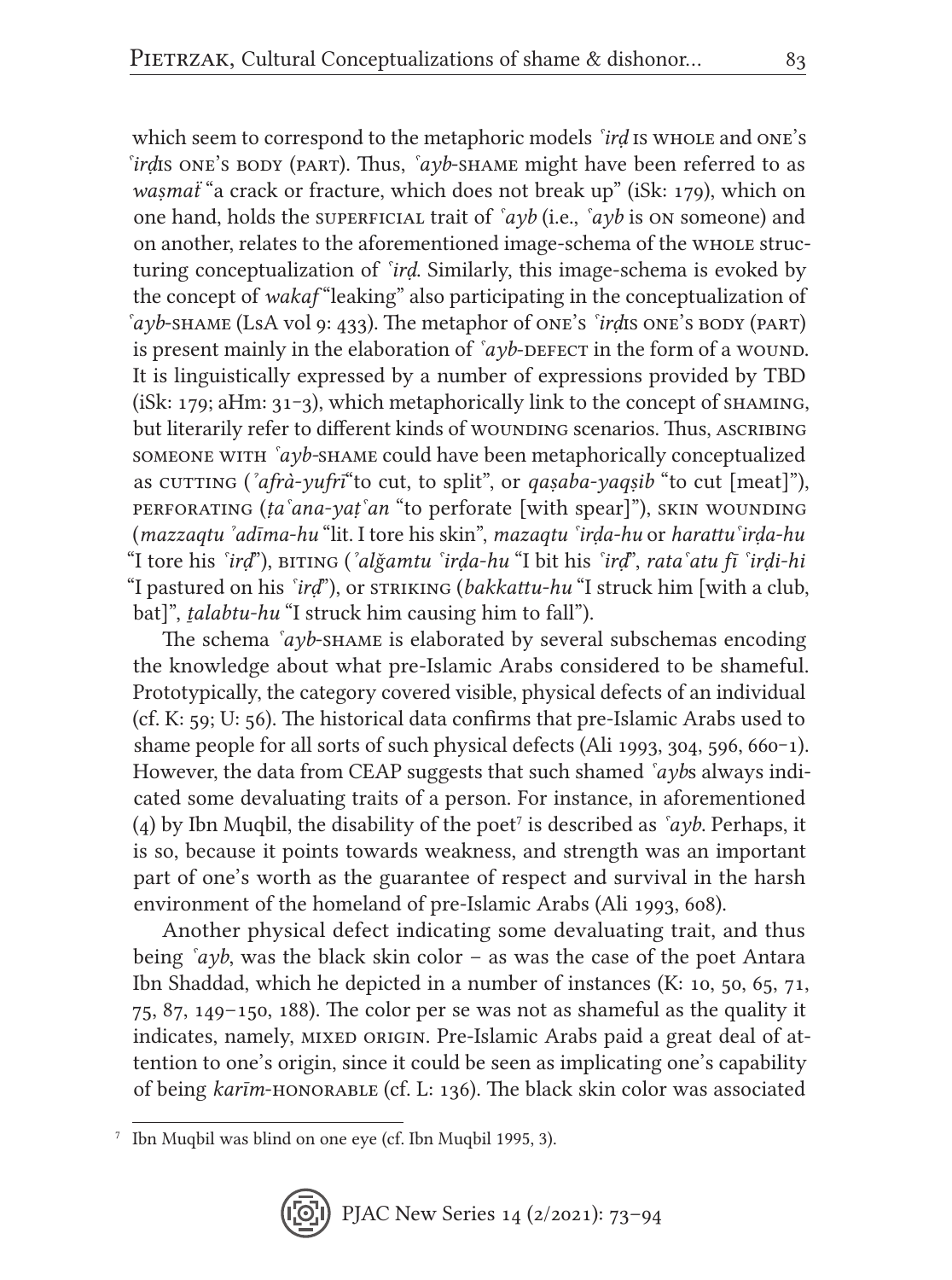with slavehood, and being of mixed blood – either of slave, non-Arabic, or craftsman (Ali 1993: 595<sup>-8</sup>) – was an *<sup>s</sup>ayb*-defect of a person (Ali 1993: 390<sup>-</sup>1). Perhaps this conceptualization motivated the conceptual metaphor BEING *karīm*-honorable is being white/of white face (cf., e.g., E: 88–90). Since the blackness of one's skin indicated an inability to be *karīm*, the natural conclusion must be that whitenessrelates to *karam*-honorableness and honor (Ali 1993: 589). The elements of the mapping of this metaphor are employed by Antara in the passage (6).

(6) *wa-ˀin yaˁībūsawādan qad kusītu bi-hi fa-d-durru yastiru-hu ṯawbun mina ṣ-ṣadafi*

Thus, if they vilify (*yaˁībū*) [me because of the] blackness, in which I am covered, the pearl, a cloth of the mother-of-pearl, will conceal it (cf. K: 87).

Still at the center of the category *ˁayb*-shame, yet less prototypically, there was the subcategory that covered defects of character. The data from CEAP suggests that someone's character was only evaluated from the perspective of *karam*-honorableness. Thus, any  $\alpha y b$  being a shameful defect of character seems to indicate one's inability to be *karīm* (cf. K: 20; R: 42).Therefore, in CEAP, *ˁayb* is meant when someone was proved not to be eloquent (cf. R:  $9-13$ ) or to be a coward without warfare skills (cf. J: 32; I: 129; M: 130). Thus, one's *ˁayb*s made one unable to react in a proper – i.e., expected from  $kar\bar{i}m$ -honorable man – way, which might be seen in (7) by Antara Ibn Shaddad (K: 20). This must indicate that the ability of being *karīm* can dismiss any accusation of being of *ˁayb* (cf. K: 10, 87).

(7) *wa-daˁū-nī ˀağurru ḏayla faẖārin ˁindamā tuẖğilu l-ğabāna l-ˁuyūbu*

Thus, they called me so that I pull [forward] a tail of pride – in the time, when shamefuldefects (*ˁuyūb*) were confounding the cowards (cf. K: 20).

Moving from the center of the category, one can distinguish a subcategory covering shameful actions. Itoccurs at least in four passages from CEAP (K: 19–20; U: 34; S: 72; O: 56), which could indicate that in contrast to what we can observe in the modern Arabic communities (v.s.), in EPA, *ˁayb* only occasionally meant a shameful action. Perhaps then, with time, this conceptualization spread to take center-stage of this category.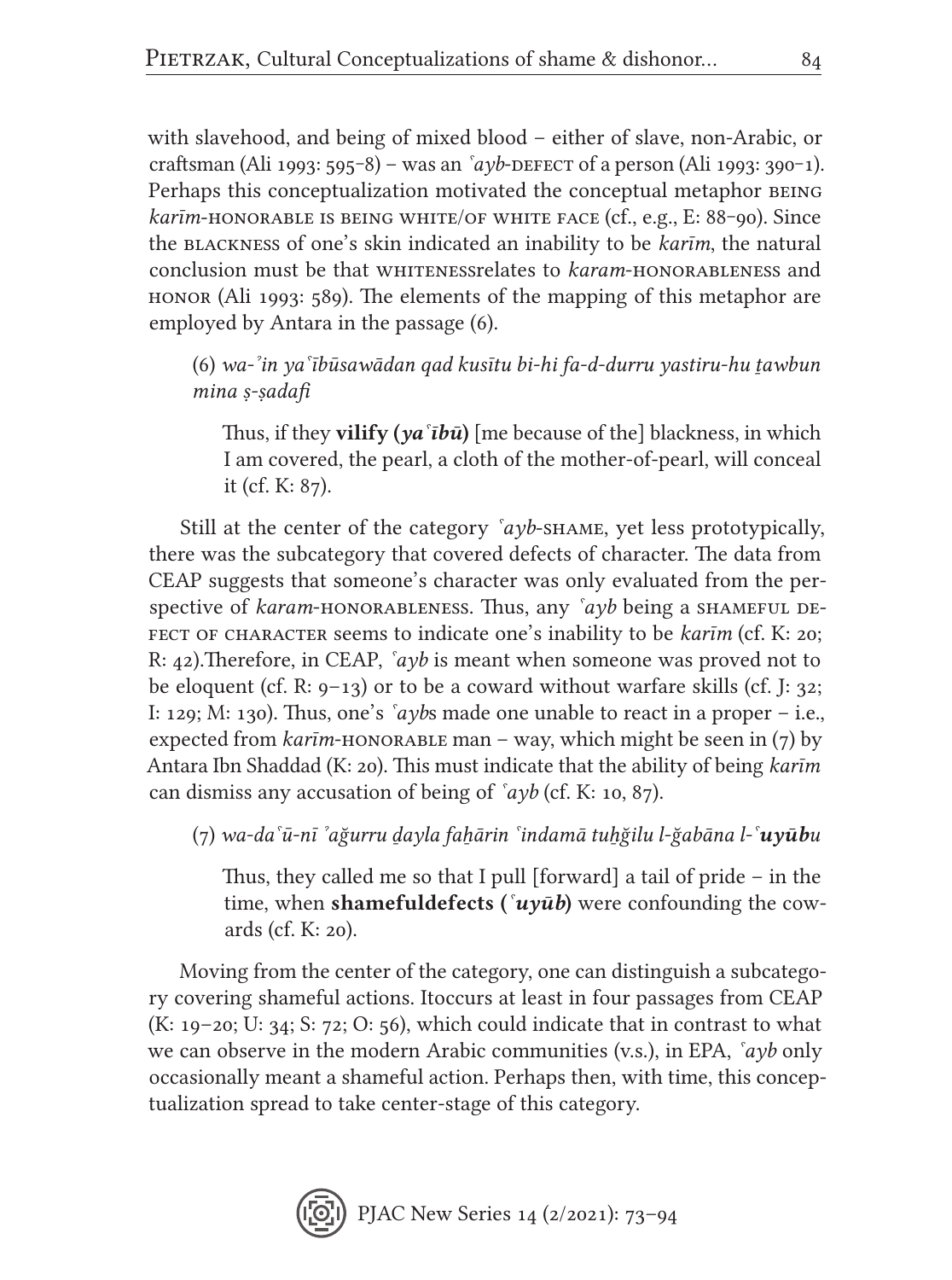### 3.2. The concept of *ˁār*

As mentioned previously, *ˁār* is frequently described as more grievous and serious than *ˁayb*. Nonetheless, as noticed by Wikan (1984, 637), it seems that nowadays this concept has lost its presence in the evaluation system in at least some Arabic communities. Nor did it appear in the text of the Quran (al-Jallad 2010b, 105).

In pre-Islamic Arabic society, however, *ˁār* was definitely an essential element of social evaluation. It was as important as the concept of *ˁayb*, which we can deduce based on the number of occurrences of the lexeme *ˁār* in CEAP ( $\ar{a}$ : 30, vs.  $\ar{a}$ yb: 31). It seems  $\ar{a}$ r was a stigma, disgrace or dishonor, ascribed to someone, whose honor-right to respect was openly questioned. What is quite important, *ˁār* was not an opposite of *ˁirḍ*-honor. It was only what diminishes one's right to respect, which itself was more like a body part – it could not be fully lost or destroyed, but reduced (cf. Stewart 1994, 129).

In some places in CEAP, *ˁār* is presented as extending onto someone's kin group (cf. Y:  $50$ ) or as being acquired by the entire group (cf. M: 6; R:  $300$ ;  $O: 66-67$ . This corresponds to the fact that the extension of  $D$  ushonor upon the entire kin group is a phenomenon recorded in many societies (cf. Campbell 1966, 145).

*ˁār* was ascribed to someone in the action of *ˁayyara*, which is derived from the same consonantal root ʕyr. It meant "to defame someone, to vilify them because of something [shameful]"; that is, "to deem something an *ˁār* of someone". It occurred in CEAP 23 times, similarly to the verb *ˁāba* (21 occurrences). The data acquired from the corpus suggests that although not reported in CAD, the verb could also metonymically signify "to make someone be of *ˁār*" or "to bring *ˁār* onto someone" (cf. L: 122). The verb was also used in reference to complaining about someone's behavior (cf. V: 95), which could be seen as yet another metonymy.

In CAD, *'ar* was clearly linked with both evaluation and deviation from the accepted way of behavior (cf. KtA 253; AsS: 830; LsA vol. 4: 716). Such a linkage might be assumed based on other derivatives of the root ʕyr. As reported by KtA, the verb *ˁayyara* could also signify "weighing something in order to compare value". EVALUATION is also a key element of the meaning of other derivatives of the root, such as *ˁāyara* "he measured or compared the measures of capacity, and the instruments for weighing, one by or with another" etc. Other derivatives, such as *ˁāra* "to go astray, to get loose" and

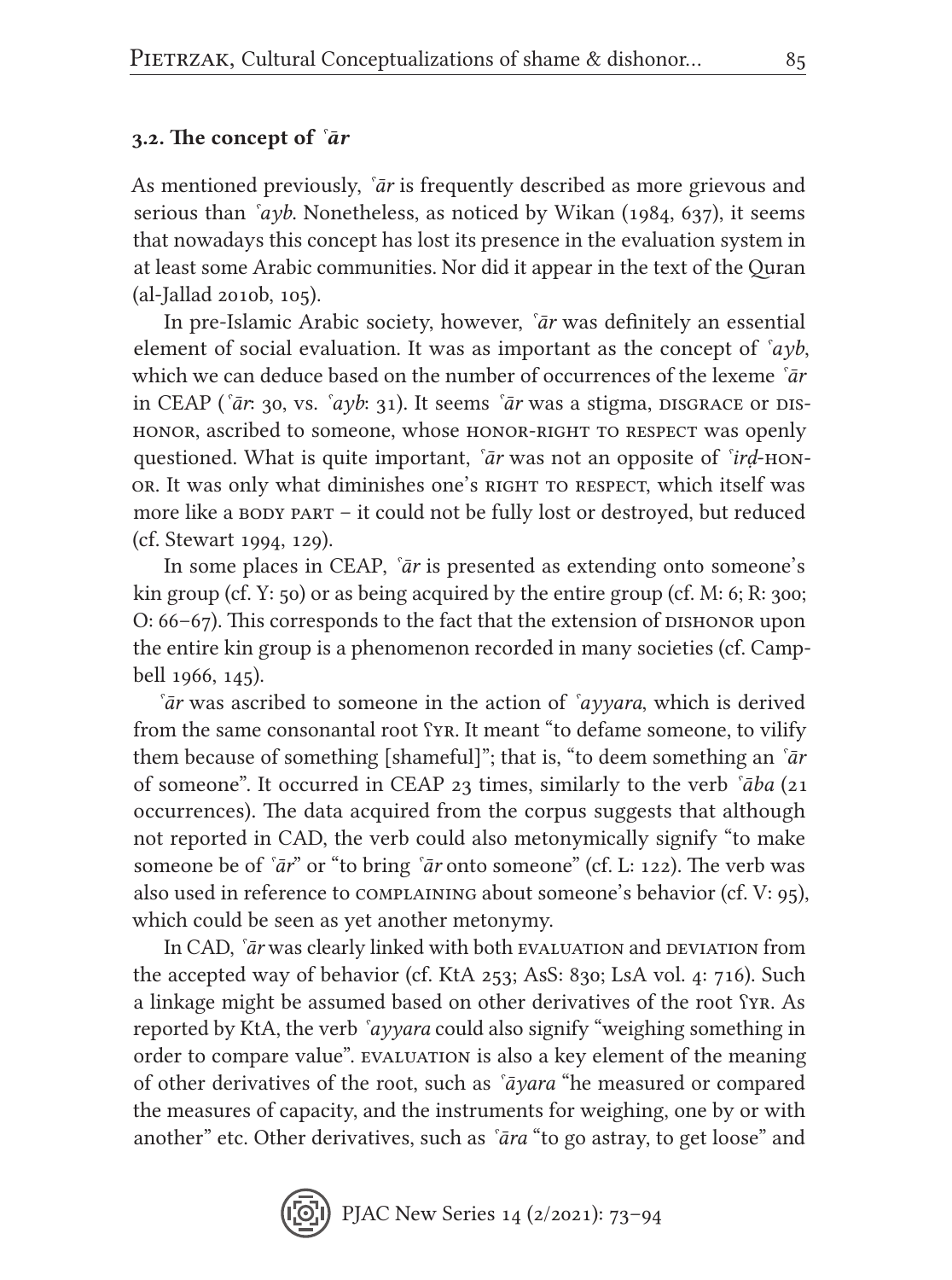*ˁāˀir* "astray", clearly refer to concepts derived somehow from the idea of  $\Delta$  deviation – mostly in the form of going astray (vs. obeying the owner).

Data from CEAP suggests two shameful factors, for which one could be ascribed with *ˁār* – actions/behavior and personal qualities – both being present in the passage (8) by caliph Ali (N: 120). First and foremost, *ˁār* was ascribed to someone due to their behavior. In CEAP, such shameful behavior was almost exclusively related to the violation of the code of *karam*-honorableness. Therefore, *ˁār* was ascribed to people because of their lack of warfare skills or cowardice (cf. Q: 213-215; D: 45; J: 97, 111; B: 69; H: 71), as depicted by al-A'sha in (9).

(8) *taqūlu n-nāsu lī fī l-kasbi ˁārun fa-qultu l-ˁāru fī ḏulli s-suˀali*

People say that collecting wealth is disgraceful (*ˁār*]) – and I say: what is disgraceful (*'ar*) is weakness of the one [who has to] beg [people for help] (cf. N: 120).

(9) *fa-qad ṣabarnā wa-lam nuwalli wa-laysa min šaˀni-nā l-firāru wa-qad farartum wa-mā ṣabartum wa-ḏāka šaynun la-kum wa-ˁāru*

So, we have endured [in the battle] – we did not turn back – because escape is not our habit.

And you fled – you have not endured – and this is your **disgrace**  $(\check{s}ayn)$  and [your] **dishonor** ( $\check{a}r$ ) (cf. C: 282–3).

Other behaviors violating the code of *karam* mentioned in CEAP were lack of endurance (cf. C:  $282-3$ ), lack of hospitality (cf. A: 81), breaking an oath (cf. C: 180), lack of a sound judgement (cf. N:  $34$ ), envy (cf. N: 120), and swaggering (cf.  $C: 84-5$ ).

The corpus suggests that *ˁār* could be conceptualized as a matter of choice of an individual, who always had a chance to behave properly, i.e., like *karīm*, an honorable man. This might be deduced from a metaphor violating code of *karam* is buying *ˁār*, which can be found in passages by two poets – al-Aswad al-Nahshali (B: 69) and al-A'sha (C: 180). As one can see in (10) by the latter, *ˁār* can be bought – i.e., exchanged – for *makrumaẗ* "an honorable deed".

(10) *wa-qāla: lā ˀaštarī ˁāran bi-makrumaẗin fa-ˀaẖtāru makrumata d-dunyā ˁalà l-ˁāri*

And [Samawˀal] said: I do not purchase disgrace (*ˁār*) in exchange for a deed of honor (*makrumaẗ*). Thus, I choose the honorable deed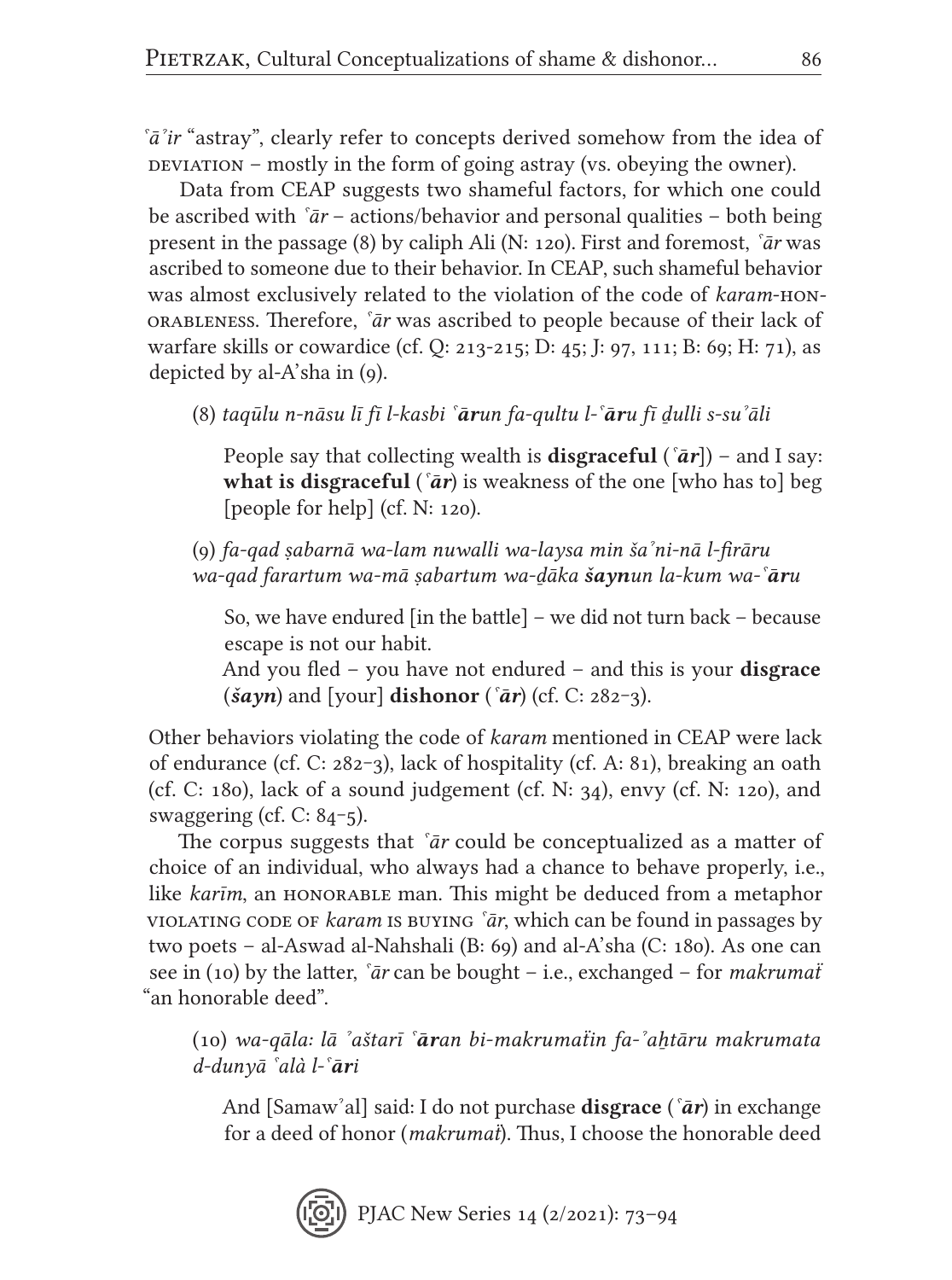(*makrumat*), which world [will remember], rather than **disgrace** (*ˁār*) (cf. C: 180).

One could be ascribed with *ˁār* also due to their attachment or joining to a tribe of a bad reputation (cf. E: 313), also by marrying into it (cf. K:  $44-45$ ). This conceptualization reflects the pre-Islamic Arabic concept of equalizing belonging to a tribe by birth and by choice (Ali, 1993: 257-9). Clearly, it also connects to the evaluation of low birth or mixed, impure origin. Moreover, *ˁār* could be also assigned to someone because of their sedentary, farming life – as it is in  $(11)$  by Aws Ibn Hujar (M: 38).

(11) *wa-ˁayyarta-nā tamra l-ˁirāqi wa-burra-hu wa-zādu-ka ˀayru l-kalbi šawwaṭa-hu l-ğamru*

You defamed (*ˁayyarta*) us for the dates of Iraq and its crops – and your provisions [consist] of a dog penis smoked in the burning coal (cf. M: 38).

Although, according to Abou-Zeid, in the community studied by him, *ˁār* was a shameful deed or atrocity (Abou-Zeid 1966, 247), in CEAP, it is mostly a stigma assigned to someone for committing such a transgression. Only in three places (N: 120, 34; and G: 178-9),  $\tilde{\bf a}$ *r* refers also to actions themselves, which suggests the existence of a metonymic model *<sup><i>`ar*</sup>-DISHONOR FOR *<sup>`ar-DIS-*</sub></sup> honoring action, being an elaboration of a frequently attested metonymy effect for cause (cf. Panther and Thornburg 2007, 258).

Alternatively, *ˁār* could be ascribed to someone because of their shameful qualities –  $\alpha y$ b-shameful defects. Most frequently, an  $\alpha y$ b-shame, for which people deemed someone of *ˁār*, was impure, mixed origin or in other words, ignoble lineage (cf. J: 166; T: 138). Lineage was a major component of someone's RIGHT TO RESPECT (Abou-Zeid 1966, 250) and its SHAMEFULNESS could be associated with the hypothetical concept of heredity of predisposition to *karam*. Such a conceptualization might be observed, for instance, in (12) by al-Shammakh Ibn Dirar (L: 136), in which a woman states that she cannot behave in a way worthy of *ˁār* because of her origin. Thus, *ˁār* was assigned to people because of any indication of their low birth, such as their black skin (cf. K: 46) or ignobility of their mother (cf. G: 21). Other shameful DEFECTS, for which one could be assigned with *<sup>s</sup>ār*, were their old age (T: 22) and poverty (Y: 40).

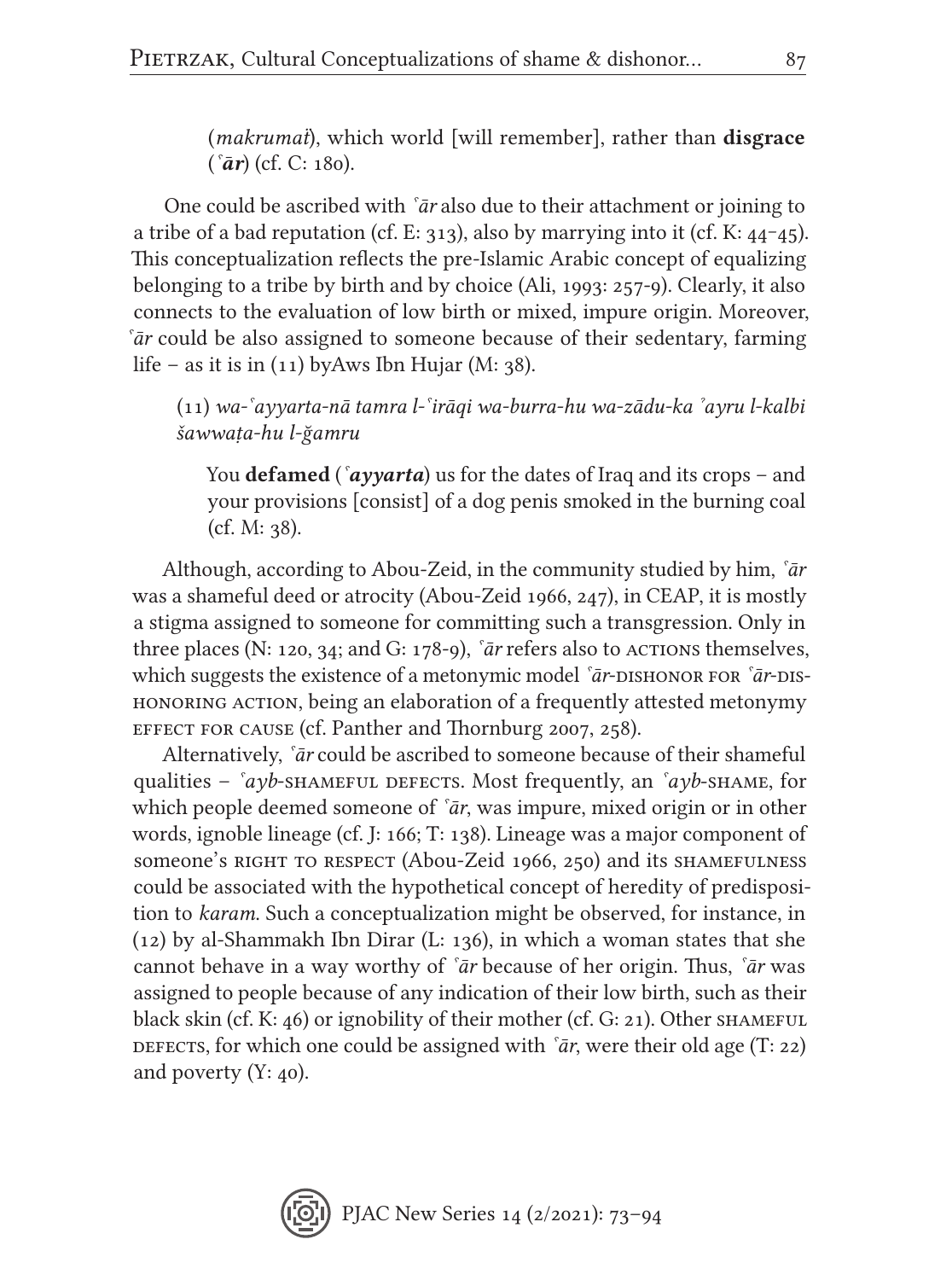(12) *taqūlu wa-qad balla d-dumūˁu ẖimāra-hā: ˀabà ˁiffatī wa-manṣibī ˀan ˀuˁayyarā*

She was saying, after tears had wetted her veil: My nobility and my origin reject [deeds, for which] I could be defamed (*ˀuˁayyar*) (cf. L: 136).

Perhaps, the fact that *<sup>sar</sup>* could be ascribed to someone because of their SHAMEful defect, could motivate the hypothetical metonymic extension in form of *ˁār* for *ˁayb*, which I believe can be observed in (13) by Urwa Ibn al-Ward.

(13) *wa-mā biy-ya min ˁārin ˀiẖālu ˁalimtu-hu siwà ˀanna ˀaẖwālī ˀiḏā nusibū nahdu*

I think there is nothing shameful (*ˁār*) in me – as far as I know – except from the fact that when assigned to lineages, my uncles are of [Banū] Nahd (cf. Y: 26).

All in all, as one can expect, *ˁār* ascribed to someone negatively affects their reputation. It is seen as something which blemishes them, what can be seen in (14) by al-Muhalhil (F: 33). Here, the poet uses the verb *šāna*, saying by this that *ˁār* defiles someone or it makes them look ugly or bad. Similar relationship between *ˁār* and *šayn* "what makes one look ugly, disfigured" – derived from *šāna* – one could observe in (9). Therefore, based on a metonymic model, *šayn* could also serve as a synonym of *ˁār* (cf. aHm: 115).

(14) *wa-ḥādat nāqatī ˁan ḏ̣illi qabrin ṯawà fī-hi l-makārimu wa-l-faẖāru ladà ˀawṭani ˀarwaˁa lam yašin-hu wa-lam yaḥduṯla-hu fī n-nāsi ˁāru*

My she-camel turned away from the shadow of the grave [of my brother Kulayb], in which [so many] honorable deeds and pride have settled down.

[They settled] in the homeland of a brave man, whom disgrace (*ˁār*) has [never] defiled (*lam yašin-hu*), and who never was disgraced in [the eyes] of people (cf. F: 33).

The effect of *ˁār* on someone's reputation was also encoded by the conceptualizations that it could stick –*ˀalḥaqa* – to someone (cf. K: 44–45) or that it could be long-lasting – literally, *ṯābit* "well-established" (cf. R: 300) – thus, remembered by others for a long time (cf. O: 123). The use of the lexeme *ṯābit* is prescribed by a conceptual blend, which allows for conceptualization of  $\delta \bar{a}r$  in terms of building/structure as in (15) by Aws Ibn Hujar (M: 6). This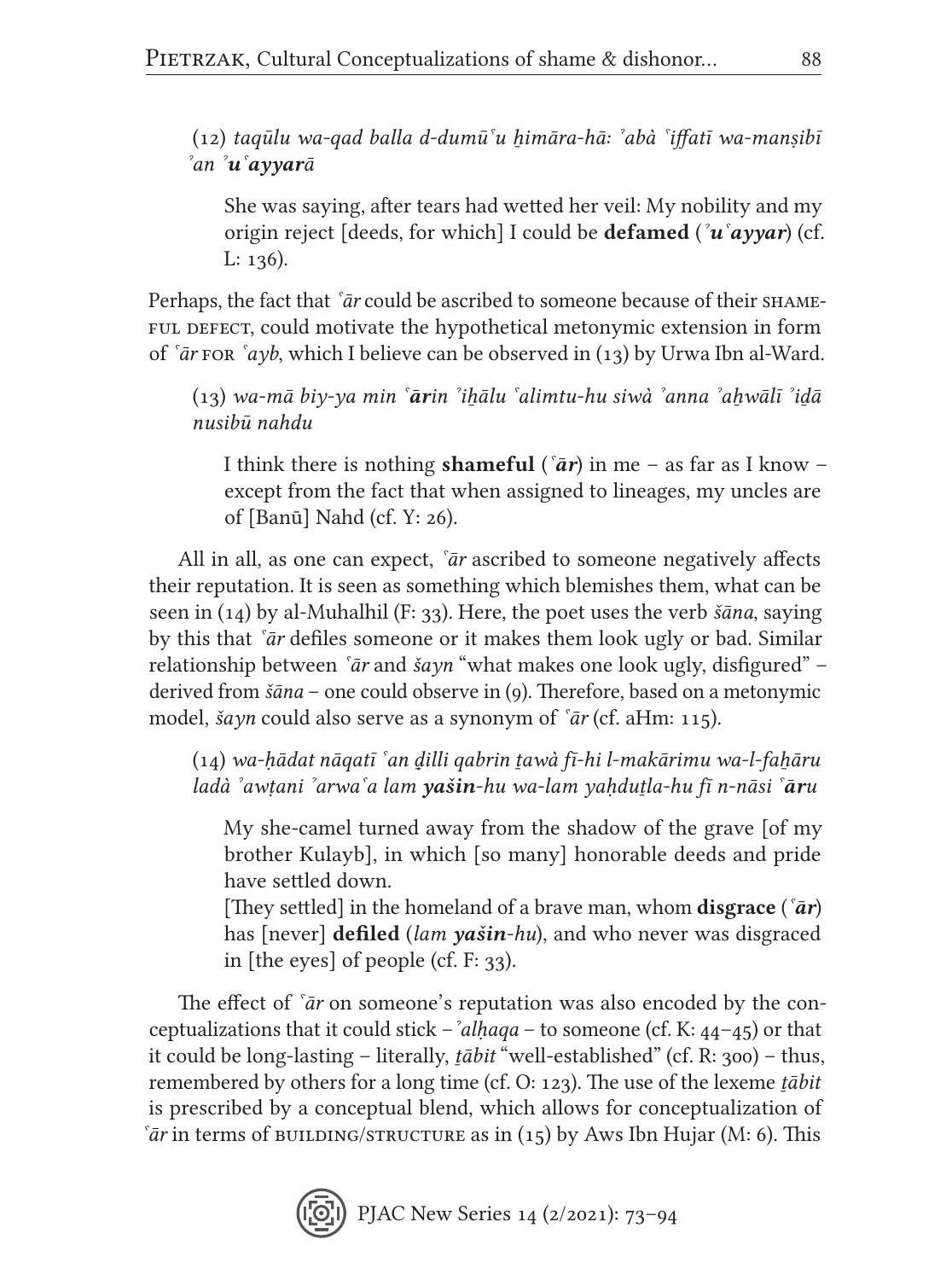idea seems to derive from the metaphorical model *mağd*-GLORY IS BUILDING/ STRUCTURE. The generic space (cf. Turner 2007:  $378-9$ ) linking those two concepts would be the schema *karam*-honorableness, since *ˁār* and *maǧd* are both "rewards" for following or violating – in an exemplary way – the code of a man of honor.

(15) *wa-ṣabbaḥa-nā ˁārun ṭawīlun bināˀu-hu nusabbu bi-hi mā lāḥa fī l-ˀufqi kawkabu*

That morning, a tall **disgrace** ( $\bar{a}r$ ) fell upon us – we will be vilified with [this disgraceful tall] construction as long, as it shines like a star on a horizon (cf. M: 6)

The fact that *ˁār* was a stigma negatively affecting one's reputation indicates that it must have had an impact on someone's HONOR-RIGHT TO RESPECT, which linked to a communal opinion on an individual.<sup>8</sup> Consequently, this impact might be interpreted as diminishing one's value in the eyes of their community.

Therefore, *ˁār* was something feared and to be avoided by all means (cf. A: 81). Nevertheless– although sometimes long-lasting – it was not forever and it could be removed. It might have, for instance, faded away (cf. Q: 97), or it could be forgiven (cf. O: 66–67). Of course, the bearer of *ˁār* could erase it by themselves. Such removal of stigma is conceptualized as cleaning/ washing, which evidently derives from the metaphor of FENDING ONE's *<sup>s</sup>ird*-honor is soiling it. *°ar* is then perceived as something soiling, which has to be washed away as it is indicated in (16) by Khansa, who compared *ˁār* to menstrual blood (D: 55).

(16) *lā nawma ḥattà […]*

[…] *tarḥaḍū ˁan-kum ˁāran tağallala-kum raḥḍa l-ˁawārika ḥayḍan ˁinda ˀaṭhāri*

There was no sleep until […]

you had washed away the disgrace (*ˁār*) – which fell upon you – in the manner, in which menstruating women washed away their menstrual blood on a day of purification (cf. D: 55).

<sup>8</sup> This might be assumed for instance on the basis of the definition of *ˁirḍ* provided by Abu al-Abbas, who understood it as a collection of all the matters involving an individual, which are mentioned about them in order to praise or shame them (LsA vol. 7: 191).

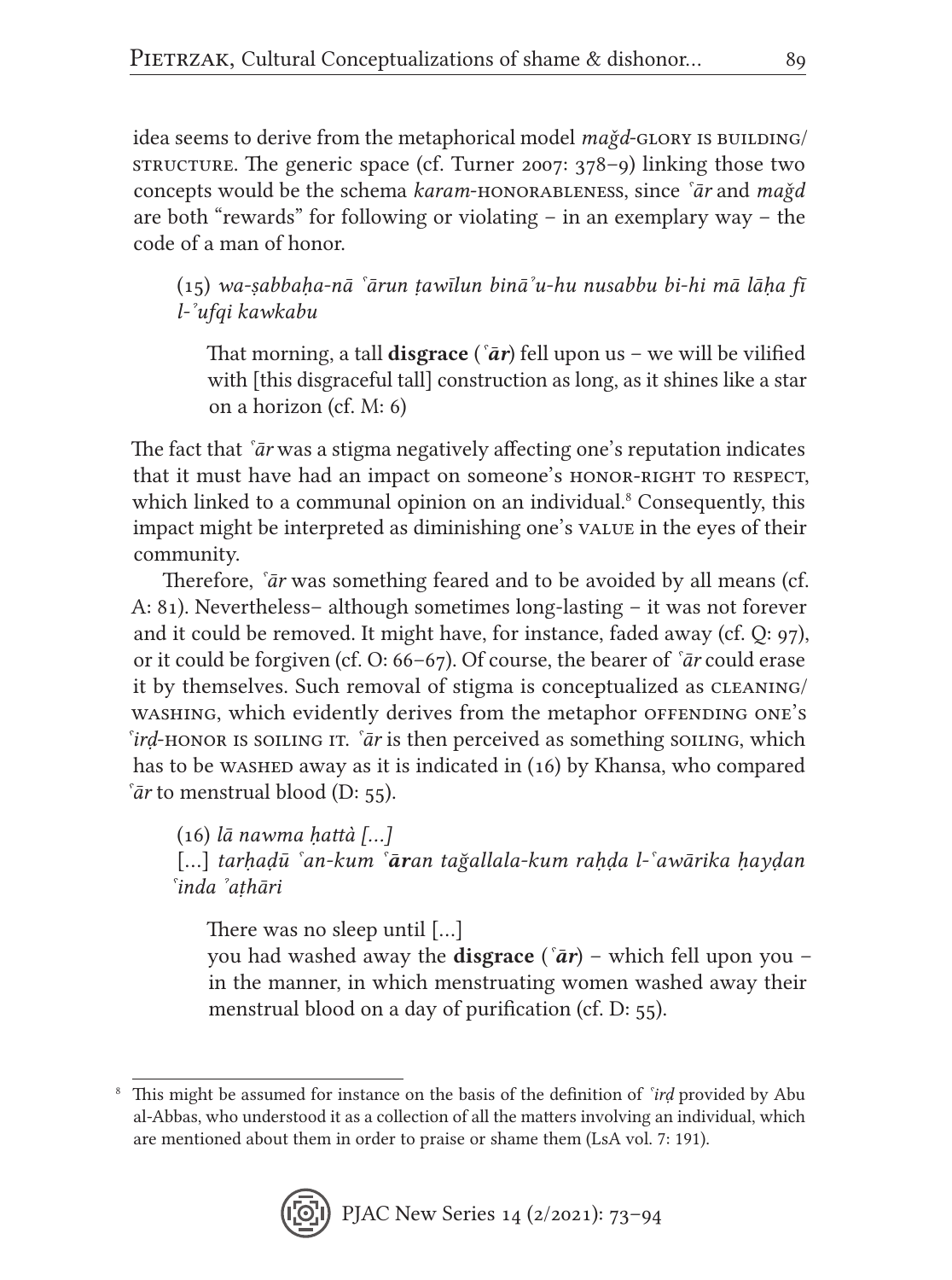The conceptualization as something soiling is an elaboration of the most important image-schema structuring the concept of *ˁār*, i.e., a visible object on surface. That surface was one's *ˁirḍ*-honor seen as their body (part). This image-schematic model accounts for the collocation of *ˁār* of such verbs as *ˀalḥaqa* "to stick to", as well as for the use of the preposition *ˁalà* "on, onto" while denoting the location of *ˁār* (cf. A:81). The fact that *ˁār* was an object on someone explains the metaphor *ˁār* is cloth/clothing, which can be seen as instantiated in idiomatic expressions noted in TBD (aHm: 115).

Alternatively, *`ār* could be seen as a possessed object (cf. C: 282–3; R: 300; O: 66‒67), which explains the metaphoric model violating code of *karam* is buying *ˁār*. It could also be conceptualized as an object inside something, for which one was ascribed with it (cf. N: 120; P: 39; C: 176-7; O: 128; D: 45).

## 4. Conclusion: The subsuming schema of social evaluation of community member

To sum it up, *ˁayb* and *ˁār*, being the nuclear concepts of the pre-Islamic Arabic schema SHAME-DISHONOR, encapsulate mainly the knowledge of what one should be ashamed of. The analyzed schemata points towards qualities and actions, which were considered to DIMINISH one's *'ird*-honor-right to respect. *ˁār* can be seen as a stigma, a bad name assigned to someone, whose honor was openly questioned. Thus, it can be seen as corresponding in a way to English dishonor. Nevertheless, it should not be seen as an opposite of *ˁirḍ*-honor. As long as it diminishes or reduces it, *ˁār* does not strip someone of it entirely.

When it comes to *`ayb*, it covered the REASON one was ascribed with shame-dishonor. As a shameful defect – mostly of someone's character – it seems to profile the schema social evaluation of community member, subsuming concepts of *ˁirḍ*-honor, *ˁayb*-shame and *ˁār*-dishonor, as an evaluation of one's ability to serve as a useful member of a group. It would mean then that pre-Islamic Arabs stipulated RESPECT (and persistence within a group indicated by it), by paying it to those who were considered to enhance the overall survival chances of the whole group. Such chances were definitely secured by honorable folk – brave, strong warriors, generous and hospitable rich, and obedient dependents (including women). Furthermore, this could actually help explaining the pre-Islamic Arabic preoccupation with purity of origin. Since, origin was the foundation of the tribal spirit of solidarity(Ali 1993, 352), preserving it from any presumedly dishonorable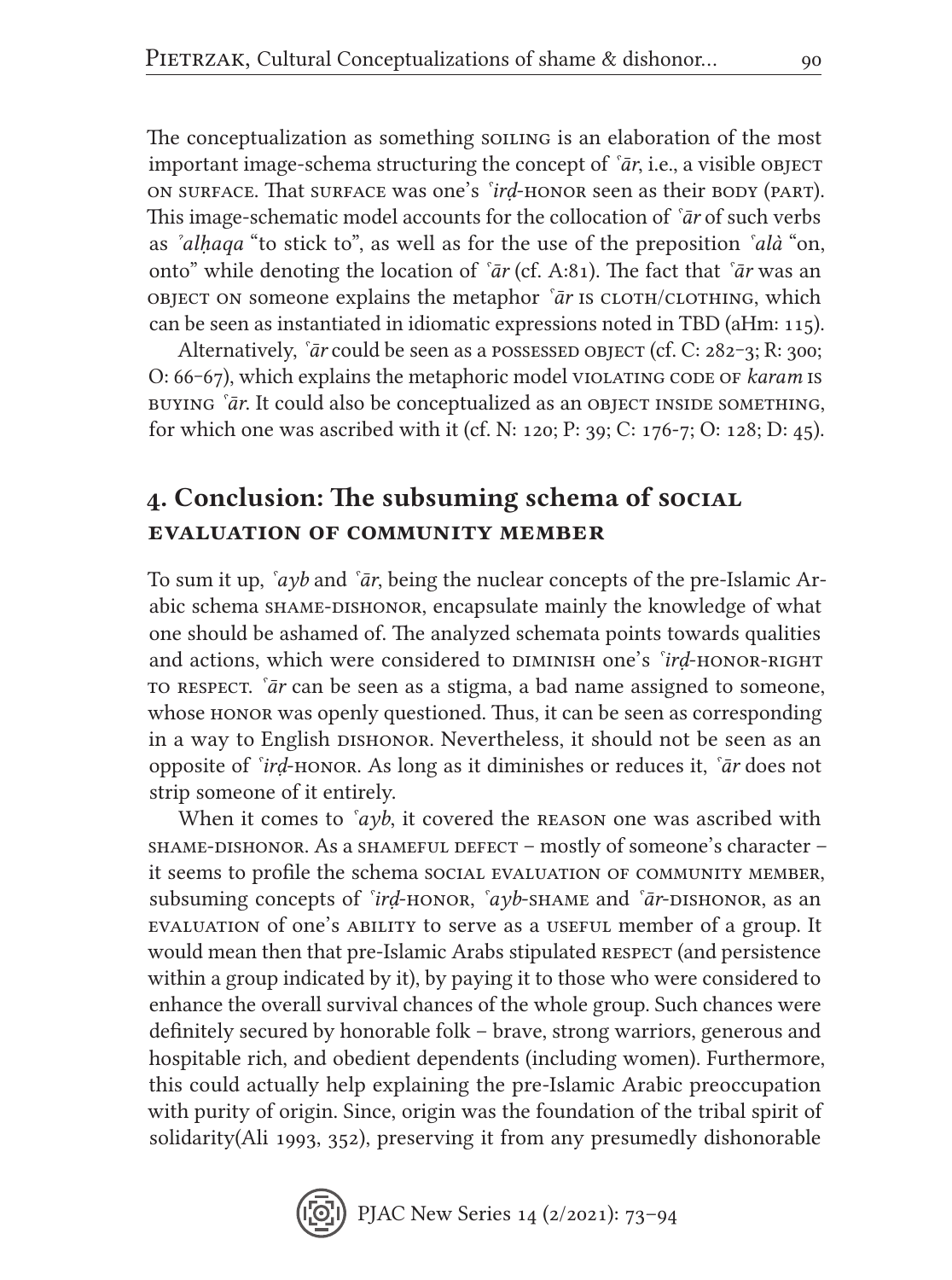people was a good strategy for guaranteeing maximum success in a situation requiring assistance. Thus, *ˁayb*-shame could easily been mediated by the schema of  $\alpha y$ b-defect: the one whose ability to be honorable was questioned might have been imagined as someone DEFECTIVE, i.e., not functioning in the way beneficial for the whole community.

Since – in line with the aforementioned hypothesis – one was kept within a group only as far as one obeyed the code of honorable behavior, breaking it would cause expulsion from the group, which in the harsh environment of the Arabic homeland could have meant death. Conceptualization of shame-dishonor in the terms of death is not a phenomenon restricted to pre-Islamic Arabic culture (cf. Baroja 1966, 85). However, in the light of what we know about the outcasts living in  $6<sup>th</sup>$  century Arabia, in the case of pre-Islamic Arabs, such a conceptualization was less metaphorical and more propositional in nature (cf. Ali 1993, 410). Someone who was DISHONORED, whose RIGHT TO RESPECT was reduced to the point they were no longer able to stay within their tribe or clan, by all means was in danger of demise, if they failed to quickly find a replacement for his kin group in the form of different kinds of client relationships (Ali 1993, 410). Therefore, the conceptualization of REDUCING/DIMINISHING one's *'ird*-HONOR in EPA frequently employs very physical domains pertaining to the schemata DAMAGE or WOUND, all of which relate to the quite physical in nature threat to one's body and LIFE posed by shame-dishonor.

Last, but not least, which is worth emphasizing, is the close relationship between the pre-Islamic Arabic concepts of shame with the concept of *karam*-honorableness. In contrary to what Wikan (1984) observed in her study, I believe that, for pre-Islamic Arabs, SHAME was closely related to honor. This relationship was not direct, as in the case of the English DISHONOR. What CEAP data suggests is that a strong relationship between shame and honorable behavior in all its facets – actual actions, traits enabling it (i.e., traits of one's character), or even factors predisposing to it (i.e., one's lineage) – existed. The code of *karam* was not an idealized code of heroism, but it functioned – as in many cultures – as the bare minimum of socially acceptable conduct (Stewart 1994, 54). *ˁirḍ*-honor was based on evaluating one's behavior in light of this conduct, so that those who obeyed it were considered HONORABLE – *karīm* – and with their *<sup>s</sup>ird*-HONOR-RIGHT unquestioned. honor was the mark of decency rather than of heroism, which was reserved more for such concepts as *šaraf*-HONOR-PRECEDENCE and *mağd*- GLORY/FAME. In light of this, SHAME was by all means related to HONOR,

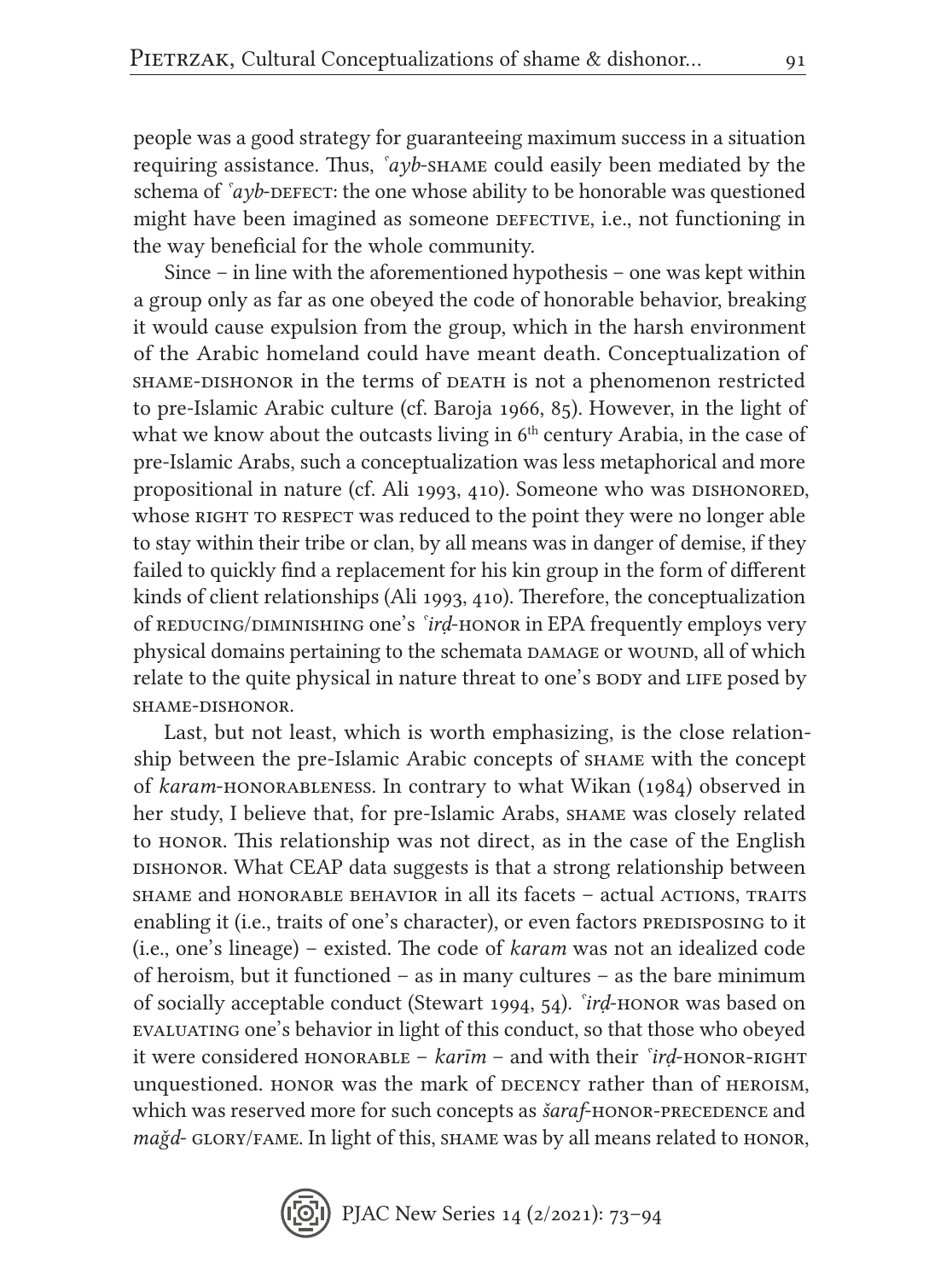since it was DECLARATION, SENSE, or FEELING derived from the evaluation of one's behavior and their RIGHT TO RESPECT. Ergo, in a sense, HONOR and shame in pre-Islamic Arabic culture persisted in a relationship – of course only, if understood in native terms.

#### Dictionaries abbreviations

KtA = Al-Khalil ibn Ahmad. 2003. *Kitab al-Ayn murattaban alahuruf al-Ma'jam*. Beirut. AlG = Ibn Duraid. 1987. *Jamharat al-Lugha*. Beirut. AsS = Al-Jawhari. 2009. *As-Sihah*. Cairo. LsA = Ibn Manzur. 2009. *Lisan al-Arab*. vol. 1‒15. Beirut. iSk = Ibn as-Sikkit. 1998. *Kitab al-Alfaz*. Beirut. aHm = Al-Hamadani. 1991. *Kitab al-Alfaz al-Kitabiya*. Beirut. aMh = Ibn Sidah. 2006. *Al-Mukhassas*. vol. 1‒17. Beirut.

#### Abbreviations of poetry compilations

- A = Abu Talib (1994), Beirut: Dar al-Kitab al-Arabi
- B = Al-Aswad an-Nahshali (1970), Bagdad: Al-Mu'assasa al-Amma li-s-Sahafawa-t-Tiba'a
- C = Al-A'sha (‒), Cairo: Maktabat al-Adab bi-l-Gamamiz
- D = Al-Khansa (2014), Beirut: Dar al-Ma'rifa
- E = Al-Hutay'a (1958), Cairo: SharikatMaktabatwa-Matba'at Mustafa al-Babi al-Halabiwa-Awaladi-hi bi-Misr
- F = Al-Muhalhil (1993), Cairo: Ad-Dar al-Alamiya
- G = Al-Mutalammis (1970), Cairo: Jami'at ad-Duwal al-Arabiya Ma'had al-Makhtutat al-Arabiya
- H = Amir Ibn at-Tufayl (1979), Beirut: Dar Sadir
- I = Amr Ibn Ma'adi (1985), Damascus: Matbu'atMajma al-Lugha al-Arabiya bi-Dimashq
- J = An-Nabighaaz-Zubyani(1991), Beirut: Dar al-Kitab al-Arabi
- K = Antara Ibn Shaddad (2009), Beirut: Dar al-Kutub al-Ilmiya
- L = Al-Shammakh Ibn Dirar (1968), Cairo: Dar al-Ma'arif bi-Misr
- M = Aws Ibn Hujar (1980), Beirut: Dar Bayrut li-t-Tiba'awa-n-Nashr
- N = Caliph Ali (‒),Cairo: Dar Ibn Zaydun
- O = Caliph Mu'awiya Ibn Abi Sufyan (1996), Beirut: Dar Sadir
- P = Hatim at-Ta'i (1981), Beirut: Dar Sadir
- Q = Hassan Ibn Thabit (1994), Beirut: Dar al-Kutub al-Ilmiya
- R = Hassan Ibn Thabit (2010), Beirut: Al-Maktaba al-Asriya
- S = Ibn Muqbil (1995), Beirut: Dar al-Sharaf al-Arabi.
- T = Ka'b Ibn Zuhayr (1989), Ar-Riyad: Dar al-Shawwaf li-t-Tiba'awa-n-Nashr
- U = Labid Ibn Rabi'a (‒), Beirut: Dar Sadir
- V = Tarafa Ibn al-Abd (2000), Beirut: Al-Mu'assasa al-Arabiya li-d-Dirasatwa-n-Nashr
- Y = Urwa Ibn al-Ward (1982), Beirut: Dar Bayrut li-t-Tiba'awa-n-Nashr
- Z = Zuhayr Ibn Abi Sulma (‒), Beirut: Sharikat Dar al-Arqam Ibn Abi al-Arqam

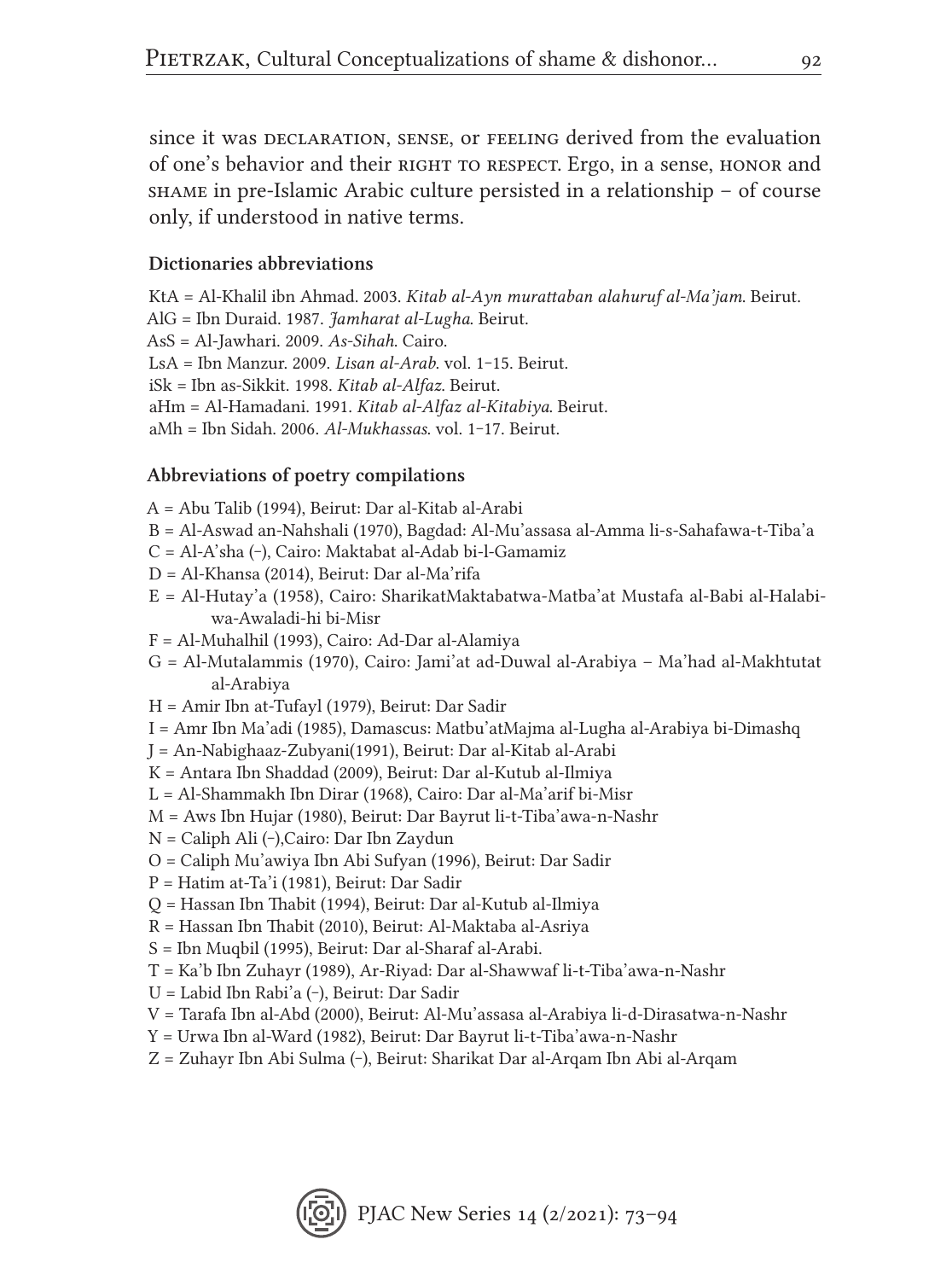#### Bibliography

- Abou-Loghod, Lila. 2016.*Veiled Sentiments. Honor and Poetry in a Bedouin Society*. Oakland: University of California Press.
- Abou-Zeid, Ahmad. 1966. "Honour and Shame among the Bedouins of Egypt." In *Honour and Shame: The Values of Mediterranean Society*, edited by John G.Peristiany, 245-259. Chicago: The University of Chicago Press.
- Ali, Jawwad. 1993. *Al-Mufassal fi Ta'rikh al-Arab qabl al-Islam*, vol. IV. Bagdad.
- Al-Jallad, Nader. 2010a. "The Concept of "Shame" in Arabic: Bilingual Dictionaries and the Challenge of Defining Culture-Based Emotions."*Language Design*, 12: 13‒57.
- Al-Jallad, Nader. 2010b. "The Semantic Concept of *'shame'* in the Holy Qur'an." In *Sacred Text. Explorations in Lexicography*, edited by Juan PedroMonferrer-Sala and Angel Urban, 81-106. Berlin: Peter Lang Verlag.
- Alrabiah, Maha S. 2014. *King Saud University Classical Arabic Corpus*. Ar-Riyāḍ.
- Alsheddi, Abeer. 2016. *Edit Distance Adapted to Natural Language Words*. M.A. Thesis: Ar-Riyāḍ.
- Baroja, Julio C. 1966. "Honour and Shame: A Historical Account of Several Conflicts." In *Honour and Shame: The Values of Mediterranean Society*, edited by John G. Peristiany, 81-121. Chicago: The University of Chicago Press.
- Cambell, J.K. 1965. "Honour and the Devil." In *Honour and Shame: The Values of Mediterranean Society*, edited by Peristiany, J. G., 139‒170. Chicago: Weidenfeld and Nicolson.
- Casson, Ronald W. 1983. "Schemata in Cognitive Anthropology." *Annual Review of Anthropology*, 12: 429‒462.
- Dodd, Peter C. 1973. "Honor and the Forces of Change in Arab Society." *International Journal of Middle East Studies*, 4 (1): 40‒54.
- Farès, Bichr. 1938. "<sup>\*</sup>Ird". In *The Encyclopedia of Islam. Supplement*, 96-97. Leyeden–London.
- Fried, Mirjam and Kiki Nikiforidou. 2013. *Advances in Frame Semantics*. Amsterdam and Philadelphia: John Benjamins Publishing Company.
- Guth, Stephan. 2016. "The Etymology of Generosity-Related Terms A Presentation of the EtymArab© Project - Part II". *Folia Orientalia*, 53: 59-104.
- Knauf, Ernest A. 2010. "Arabo-Aramaic and ˁArabiyya: From Ancient Arabic to Early Standard Arabic, 200 CE-600 CE". In The Qur'an in Context -Historical and Literary *Investigations*, edited by Angelika Neuwirth, Michael Marx and Nicolai Sinai. Leiden and Boston: Brill.
- Kollareth, Dolichan, Fernandez-Dols, Jose-Miguel, and James A. Russell. 2018. "Shame as a Culture-Specific Emotion Concept."*Journal of Cognition and Culture,* 18 (3‒4): 274–292.
- Kövecses, Zoltán. 2005. *Metaphor in Culture. Universality and Variation.* Cambridge: Cambridge University Press.
- Kövecses, Zoltán. 2017. "Context in Cultural Linguistics: The Case of Metaphor." In *Advances in Cultural Linguistics*, edited by Farzad Sharifian, 307‒323. Singapore: Springer.
- Lane, Edward. 1968a. *An Arabic-English Lexicon*, vol. IV. Beirut: Libraire Du Liban.
- Lane, Edward. 1968b. *An Arabic-English Lexicon*, vol. V. Beirut: Libraire Du Liban.
- Lewandowska-Tomaszczyk, Barbara. 2007. "Polysemy, Prototypes, and Radial Categories." In *The Oxford Handbook of Cognitive Linguistics*, edited by Dirk Geeraerts and Hubert Cuyckens, 139-169. Oxford: Oxford University Press.